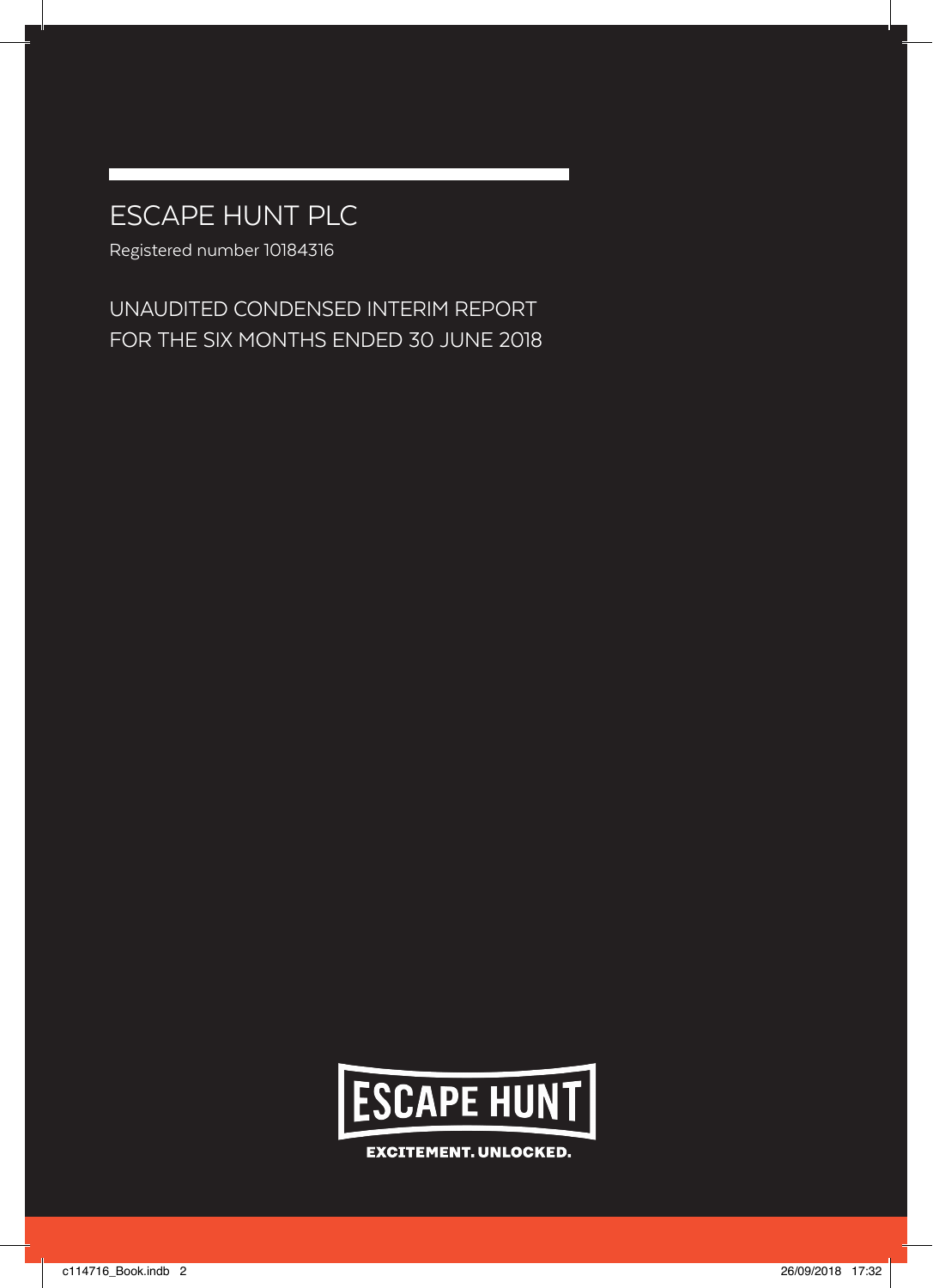## **CONTENTS**

 $\mathcal{L}(\mathcal{L})$  and  $\mathcal{L}(\mathcal{L})$ 

### **Page Number**

| Financial and Operational Highlights                                                               |               |
|----------------------------------------------------------------------------------------------------|---------------|
| Chairman's Statement                                                                               | $\mathcal{P}$ |
| Chief Executive's Report                                                                           | $3 - 5$       |
| Statement of Directors' Responsibilities in respect of the Interim Report and Financial Statements | 6             |
| Condensed Consolidated Statement of Comprehensive Income                                           | 7             |
| Condensed Consolidated Statement of Financial Position                                             | $8 - 9$       |
| Condensed Consolidated Statement of Changes in Equity                                              | 10            |
| Condensed Consolidated Statement of Cash Flows                                                     | 11            |
| Notes to the Unaudited Interim Report                                                              | $12-18$       |
| Company Information                                                                                | 19            |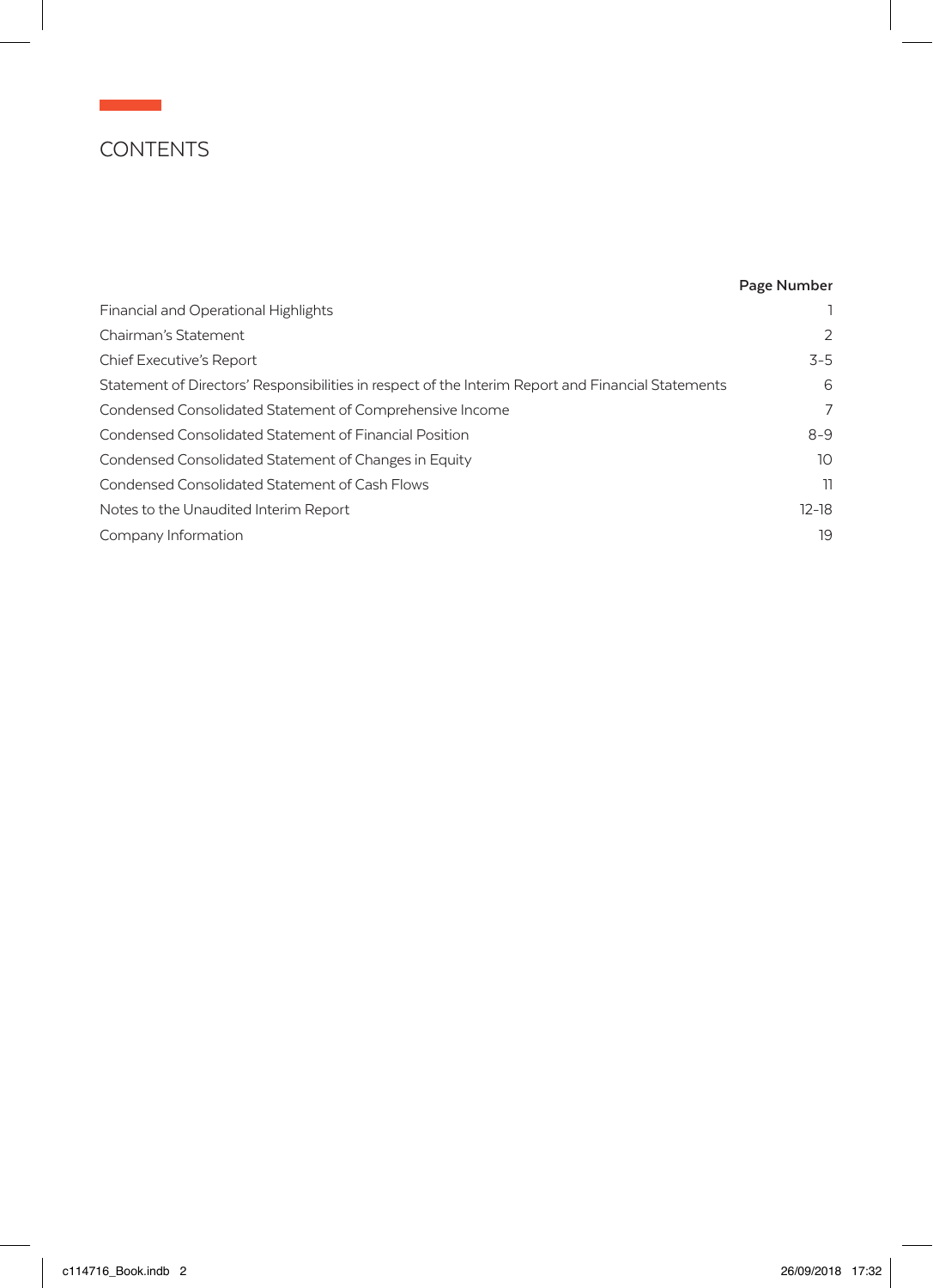

18 September 2018

### Escape Hunt plc ("Escape Hunt", the "Company" or the "Group") Unaudited Half Year Results for the Six Months ended 30 June 2018

Escape Hunt plc (AIM: ESC), a global leader in the high growth escape rooms sector, is pleased to announce its interim results for the half year ending 30 June 2018.

|                        | Half year ended 30<br>June 2017 (£'000)* | Half year ended 30<br>June 2018 (£'000) |
|------------------------|------------------------------------------|-----------------------------------------|
| Revenue                | 193                                      | 800                                     |
| Gross Profit           | 107                                      | 60                                      |
| <b>Adjusted EBITDA</b> | (139)                                    | (1, 375)                                |
| Loss per share         | (7.88 <sub>D</sub> )                     | (18.57p)                                |

\* The results for the half year 2017 only include two months of trading of the Escape Hunt business which was acquired in May 2017.

#### H1 2018 OPERATIONAL AND FINANCIAL HIGHLIGHTS

- Escape Hunt's first three UK owner-operated sites opened in March with trading in line with expectations
- On target to have nine UK owner operated sites open before the year end
- Developed higher quality, deeply immersive escape room games all achieving #1 TripAdvisor scores
- Secured 5 year exclusive licence agreement with BBC Worldwide to create Doctor Who themed escape rooms
- Franchise network increased revenues by 12%, in constant currencies, in the first half of the year
- Adjusted EBITDA loss of £1.38m (2017: £0.139m)
- Loss in line with expectation and relates to advance build up of Head Office resource and initial site trading losses
- Net cash position of £6.4m at 30 June 2018 (31 December 2017: £10.6m)
- Basic loss per share ('EPS') of 18.57p (2017 loss per share: 7.88p)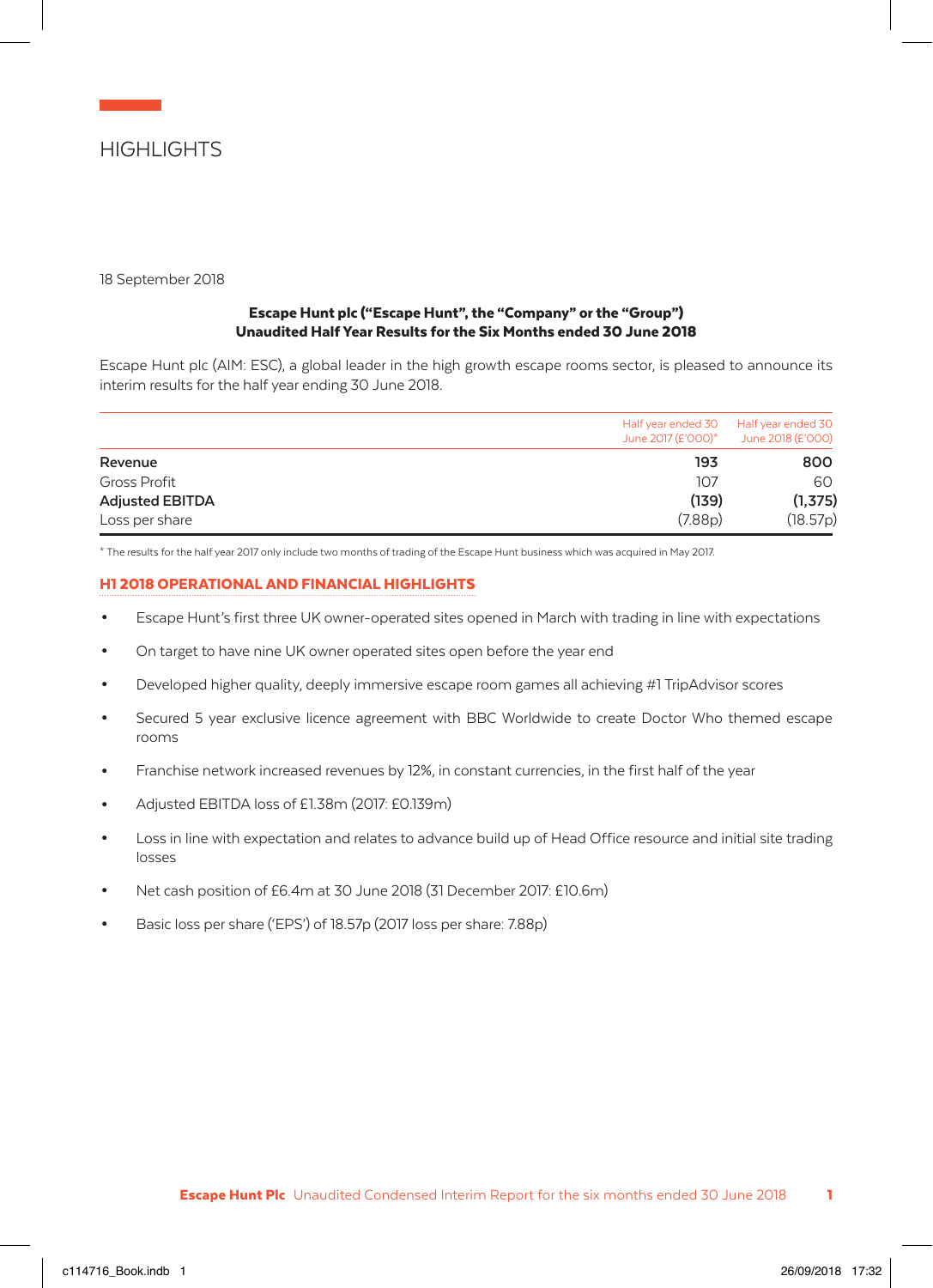## CHAIRMAN'S STATEMENT

The strategic change from a pure play franchise model to a hybrid model, involving the roll out of owneroperated sites, has made very significant strides. There have been challenges along the way, which is perhaps not unexpected given that Escape Hunt is a relatively early stage business, and that it is raising the barriers to entry in what has been a "Ma & Pa" industry. The management's decision, post the acquisition, to rebrand the business and develop higher specification industry leading games came to fruition during the period. The objective is to provide a strong platform to differentiate the group from its competitors and to establish Escape Hunt as the premier brand in the rapidly evolving escape room sector.

Whilst we have had challenges to overcome, both in obtaining planning permission for our new UK sites as well as putting together a reliable supply chain for games production, we have now made good progress in both securing sites and finding production partners.

Since the agreement with the BBC, we are receiving much inbound interest from retail property operators, since experiential leisure is regarded as an attractive addition to the landscape to drive interest and footfall.

Although still at an early stage of its journey, Escape Hunt is beginning to reap the rewards of the repositioning of the business. We are particularly proud that all of our newly opened UK sites are already ranked at #1 on the TripAdvisor scores for the "Fun & Games" sector in their respective cities. The Group is delighted to report that, relative to the number of rooms opened, sales at the new UK sites is in line with expectations and EBITDA is ahead of expectations on the same basis. The focus in the short term is to ensure that performance across all of the Group's UK venues continues to show strong growth and also to ensure the smooth roll out of the remaining five sites this year. Together with the site at Bournemouth which was acquired in December 2017, Escape Hunt expects to have nine sites open by the end of this year.

The Group's premium games, coupled with the professionalism of the team, led to BBC Worldwide entering into an exclusive agreement with Escape Hunt to roll out and operate Doctor Who branded escape rooms over the next five years. Escape Hunt believes that the longer-term success of this industry, and the ability to achieve strong returns for stakeholders, is intertwined with the use of branded intellectual property. The business is greatly encouraged by the very positive response from the public to July's Doctor Who announcement, which bodes well for future sales and occupancy levels at the venues.

Management will concentrate on larger leisure/property partners for new franchising opportunities. They have the financial resources to develop multiple sites and support the production of more valuable games and higher marketing budgets.

As mentioned in the July trading update the strategic work referred to above took time to complete but plans are now being executed at pace. Given the evidence of the newly opened sites, the Group is reassured that the resultant format is producing the desired customer response and financial result and I am confident that Escape Hunt is building the foundations for a successful, high quality business.

**Richard Rose Non-Executive Chairman**

18 September 2018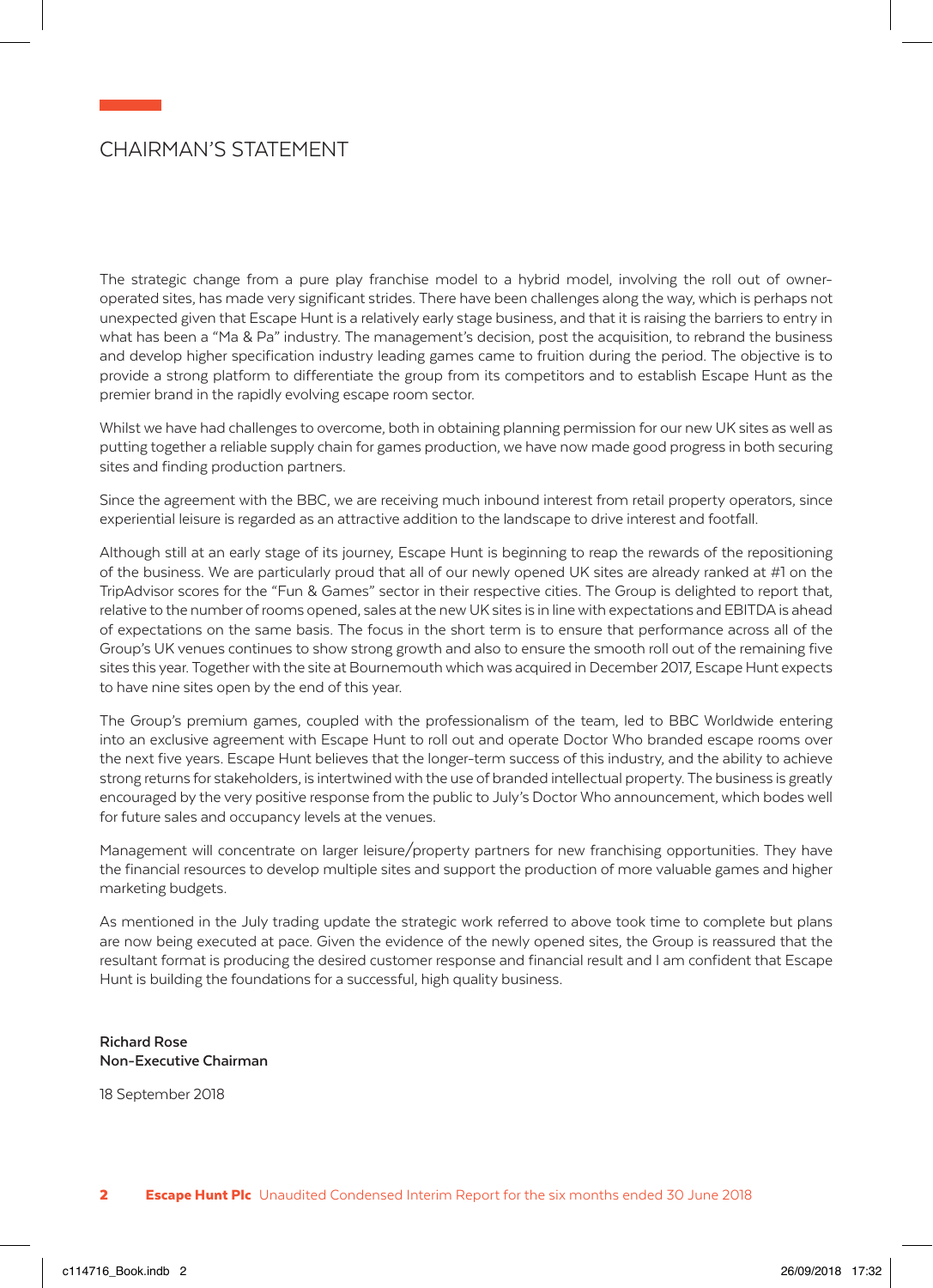## CHIEF EXECUTIVE'S REPORT

**UK Roll Out -** Escape Hunt commenced its UK roll out in March 2018, opening owner-operated sites in Birmingham, Bristol and Leeds. The Company's in-house design studio developed innovative, premium and deeply immersive escape games which were launched at these venues. Within only a few months of opening, all three locations had risen to #1 on TripAdvisor "Fun and Games" attractions in their respective cities. The strong ratings were accompanied by customer reviews saying that "Escape Hunt is redefining the industry" and its games are "exceeding expectations".

The Company is delighted that in the wake of the strategic review, which culminated in the rebranding and the development of higher quality games, it has delivered the desired results by differentiating Escape Hunt from its rivals and securing its position as the premier offering in the escape room sector.

The impressive customer reviews for the three locations have led to site revenue, relative to the number of rooms opened, being in line with expectations. EBITDA, on the same basis, is ahead of expectations for the three sites in the first half of the year. Escape Hunt identified the strategic importance of branded IP in driving occupancy at its venues and chose not to fill all available rooms with games initially, instead deciding to retain capacity for branded content. With the rebrand completed and the new website launched in July, Escape Hunt is now starting to market weekday capacity to corporates, which should further increase occupancy levels.

Whilst the precise timings of openings and early trading patterns are difficult to predict in early stage companies, Escape Hunt will be opening its next three sites in the coming weeks and will end the year with nine owner operated sites trading. As stated in the July trading update, the decision to hold back rooms for branded content impacted our original opening schedule, but we are now executing our plans at pace. The BBC deal has raised our profile amongst retail landlords and operators who regard us as valuable partners to attract customers and so drive their footfall. Accordingly, we believe there will be some good site opportunities and on attractive commercial terms for 2019. As these opportunities shape up, and once all this year's sites are operational and their trading record (including over the Christmas period) have been established and analysed the board will determine exactly how many sites and of what size / location they plan to open next year.

**Branded IP Content –** A key milestone for the Company has been the signing of a five year exclusive licence agreement with BBC Worldwide to create "Doctor Who" branded escape rooms. Escape Hunt will be rolling them out across its network, with the first due to open in December 2018 in Bristol, following the autumn launch of the new Doctor Who television series, with the rest expected to open in the following two months.

IP branded content deals such as this are an important element of Escape Hunt's strategy. Not only do they boost the brand appeal to the public and to corporate clients and help to drive increased occupancy levels, but the IP plays a significant part in differentiating Escape Hunt from the market and helps establish the Company as an entertainment player. The reaction to this announcement has been overwhelmingly positive with a sharp increase in Escape Hunt's following on all of its social media platforms and a near five-fold increase in people signing up to the Company's mailing list.

**Team –** Escape Hunt closed its Bangkok office in July 2018, following the establishment of a creative studio team in London. This small team is led by a recently recruited Creative Director who joined Escape Hunt from Merlin Entertainments PLC, and all key positions within the Company have now been filled with high calibre individuals from a variety of backgrounds in the television and entertainment space.

**Game Rooms Production –** Game construction has been a challenge for the Company, as the industry is still nascent, and there are very few professionalised, scalable design and build companies specialising in the Escape Room sector. Management has carried out a detailed evaluation of set-build contractors and has now identified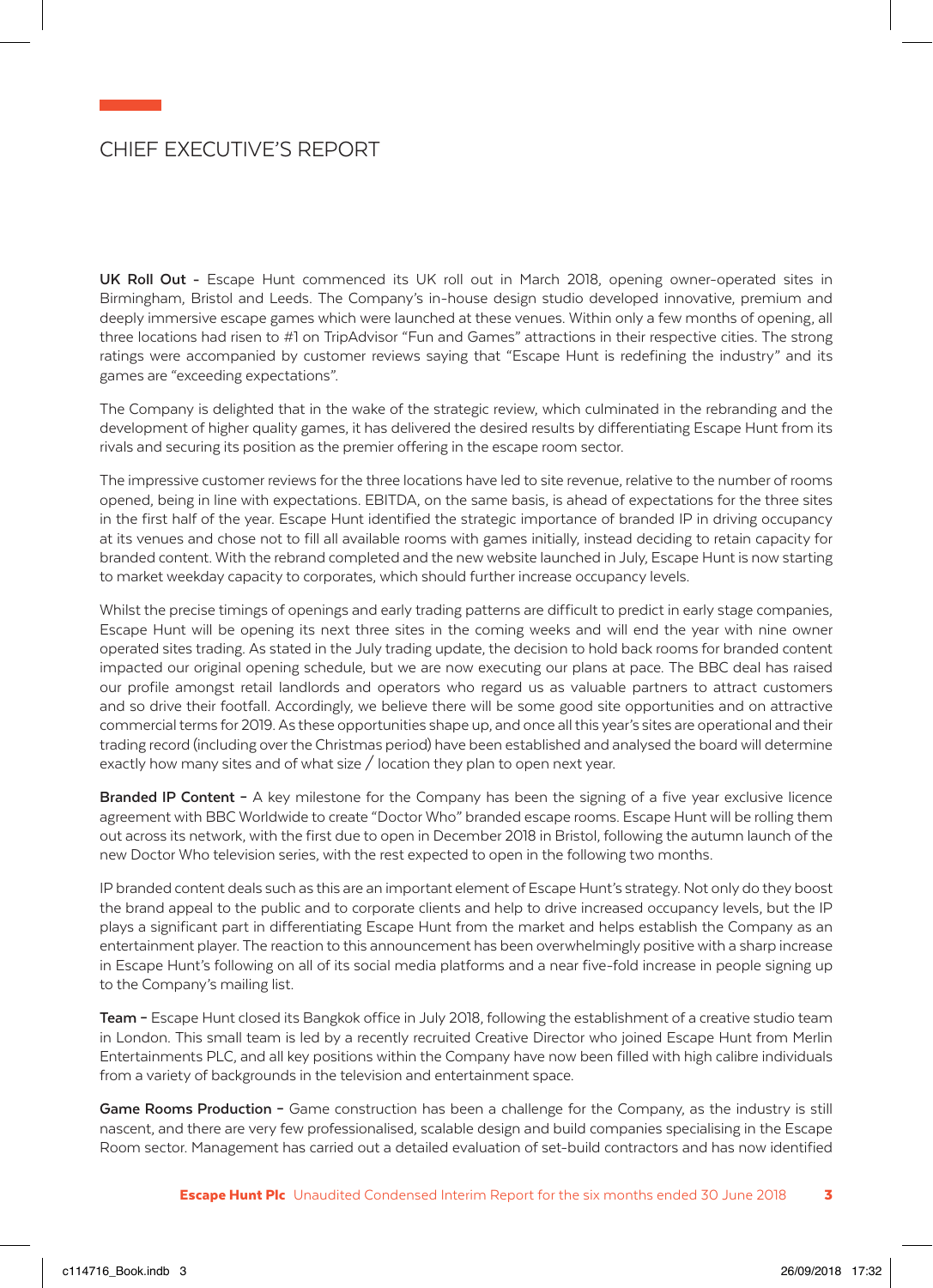## CHIEF EXECUTIVE'S REPORT (CONTINUED)

a handful of businesses with the requisite skillset to produce higher quality games on time and to budget. There are currently five games in production, and with Escape Hunt's game design team now working much more collaboratively with the external production teams, the Company expects to see this integrated approach achieve a more effective result.

**Franchise Network -** Escape Hunt's franchise revenues during the period increased 12%, in constant currencies, to US\$752k (£541k) compared to US\$669k (£523k) for the corresponding six months of last year. Escape Hunt acquired the business on 2 May 2017 so only two months of the Escape Hunt business' revenue were consolidated in the first half of last year and which amounted to £193k

The Company had 45 franchise sites at the end of last year. There were 43 at 30 June 2018 as three underperforming franchisees were closed and one new site opened. Four more sites have been contracted by our master franchisees and are scheduled to open in the second half of the year to take the total to 47.

Daily requests to open single site franchises are still being received by Escape Hunt but management is targeting property companies and experienced leisure franchisees as potential partners, who have the financial resources to open multiple sites. Such franchise partners are more able to support the increased costs of the new higher specification games and to spend more on local marketing, both of which will increase standards across the network, and ultimately the revenue share to Escape Hunt

#### Outlook

While it is still early days, the Company is greatly encouraged by the performance of its UK sites and is particularly excited by the opportunity with the BBC. Management's focus in the short term is to open the five new sites and to maximise their performance. It is anticipated that the launch of Doctor Who themed games and the effort on B2B marketing to corporates will further drive occupancy.

As referenced above, once all the information from all our UK sites has been assimilated and analysed, the Company will then make a decision in the early part of 2019 about the number and location of site openings in the UK next year, but in the meantime we are developing a pipeline of good sites.

#### FINANCIAL REVIEW

Group reported revenue was £800k in the first half of 2018. The reported revenue however was only £193k for the two months from the date of acquisition of the Escape Hunt business on 2 May 2017 to 30 June 2017. A more meaningful comparison is that of the franchise revenues for the first six months of 2017 and 2018, which shows a growth of 12%, in constant currencies, from \$669k (£523k) to \$752k (£541k). Given that there were fewer franchise outlets during the period, which fell from 45 to 43 branches, this was a creditable performance. Four new franchise outlets, which are all sub-franchisees of our existing master franchises, are scheduled to open in the second half of this year to increase the network to 47.

Owner-operated revenues were modest during the period at £259k reflecting the contribution from our Bangkok branch, and the three UK sites which only produced sales for three months following their opening in March. The Bangkok branch was closed at the end of July.

The adjusted EBITDA loss was £1,375k and is stated before deducting £144k of site pre-opening costs and £291k relating to the costs and provisions for closing the Bangkok premises. The EBITDA loss reflects the build-up of head office resource to support the opening and operation of multiple sites, and the post operating losses for the sites until they start to generate profits. The pre-opening costs are the direct property, site staff and direct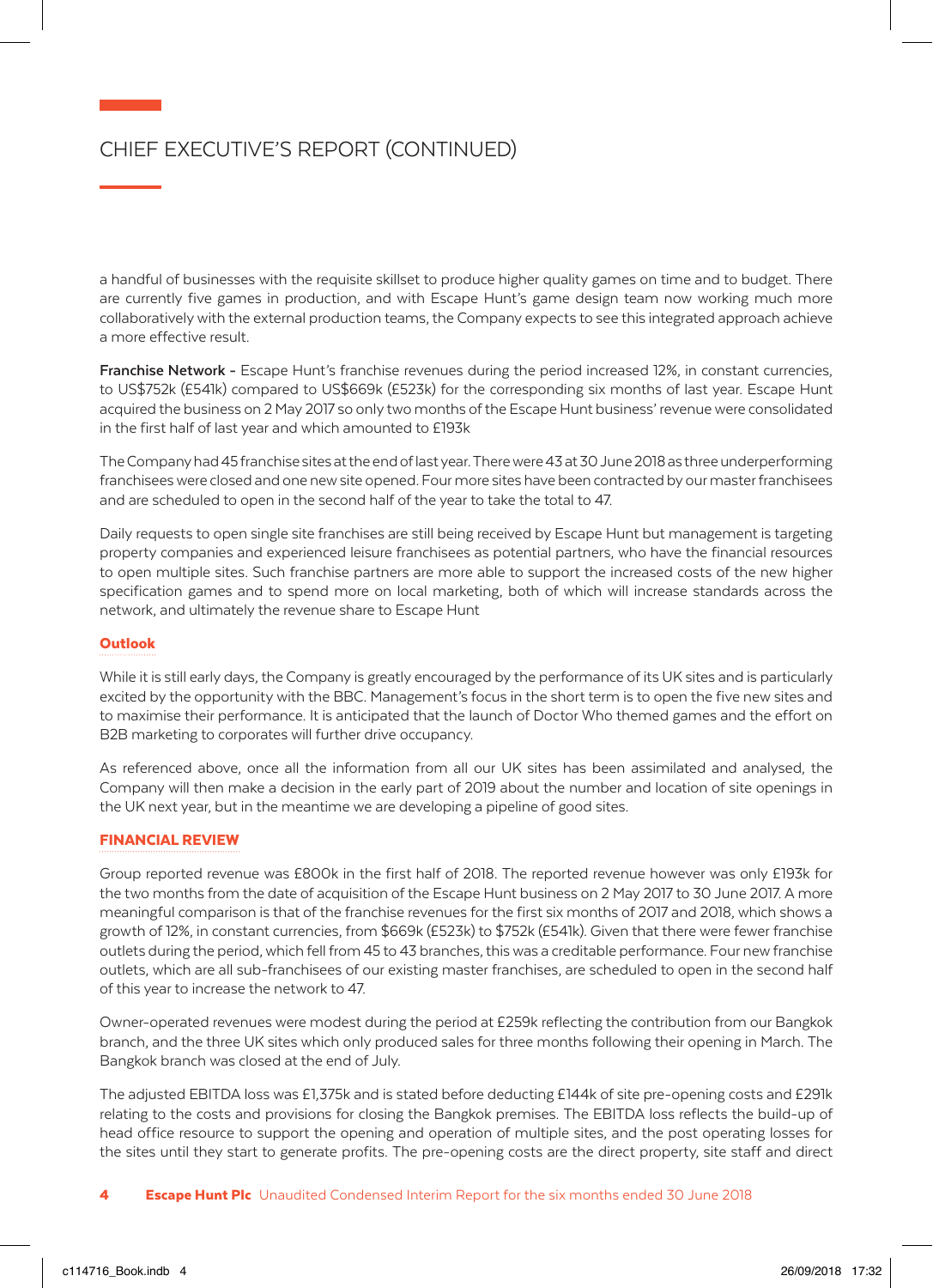marketing costs in the period up to the month of the site opening. The total costs relating to the closure of the Bangkok office and branch amount to £291k, of which £45k is the write-off of assets in Bangkok and £246k is the cost of termination payments to the staff and the former Chief Creative Officer and also a provision for exiting the two properties.

The headline operating loss of £3,784k (2017: £1,057k) was largely inflated by the £1,823k amortisation of intangibles. This was derived from the £10.2m intellectual property acquired on the purchase of Escape Hunt last year, and £291k relating to the closure of the Bangkok office and branch and £144k of pre-opening costs. Only £1k was paid in taxation taking the loss after tax to £3,762k, which translates into a loss per share of 18.57p (2017 loss per share: 7.88p).

As at 30 June 2018 the Group had net cash of £6.4m compared with £10.6m at the start of the period. Capital expenditure of £2.2m, predominantly linked to the roll out of UK sites, and a £1.8m operating cash outflow accounted for most of the £4.2m decrease in net cash.

**Richard Harpham Chief Executive Officer**

18 September 2018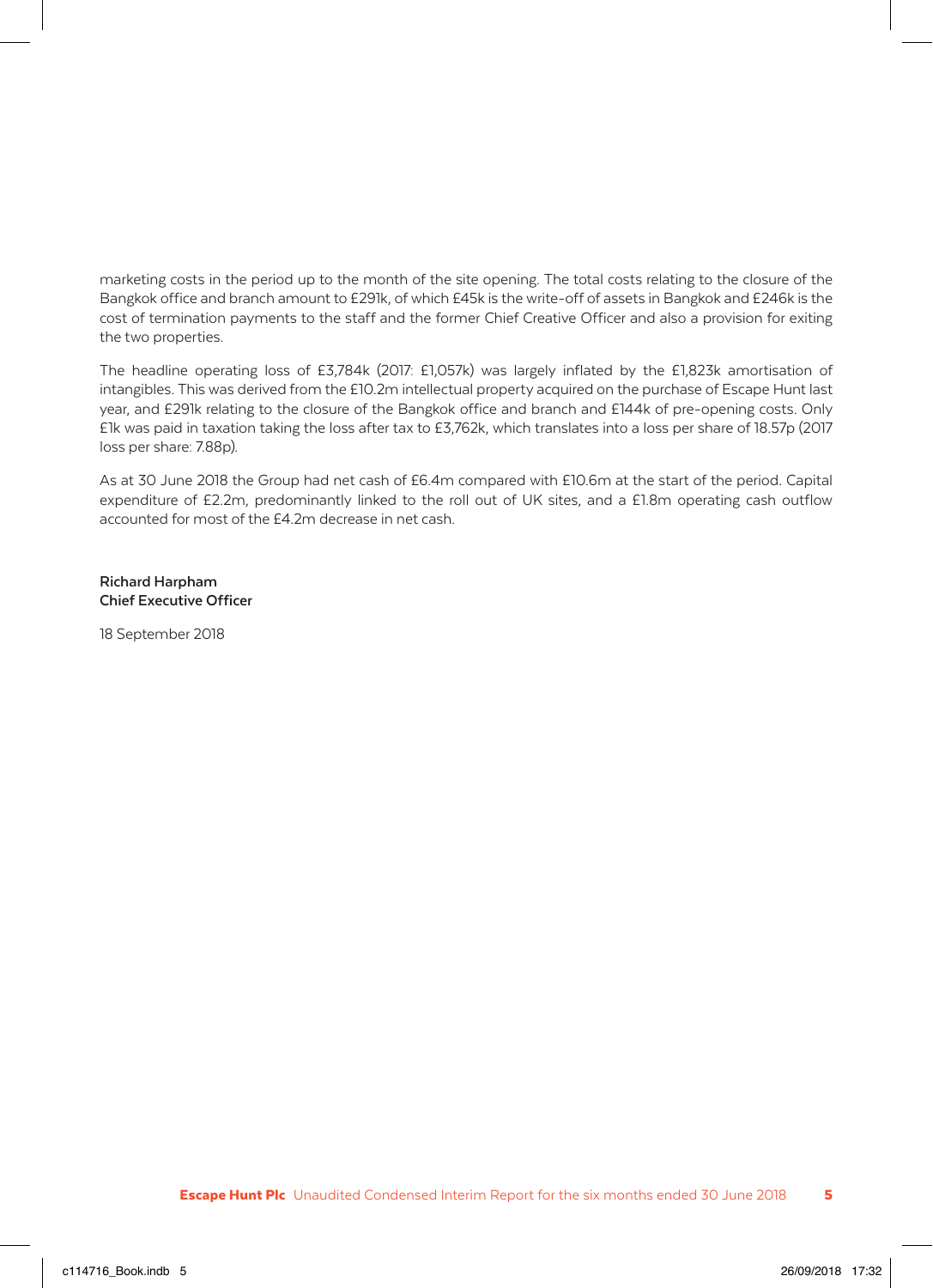## STATEMENT OF DIRECTORS' RESPONSIBILITIES IN RESPECT OF THE CONDENSED INTERIM REPORT AND CONDENSED FINANCIAL STATEMENTS

The directors confirm that the condensed consolidated interim financial information has been prepared in accordance with International Accounting Standard 34, 'Interim Financial Reporting', as adopted by the European Union and that the Interim Report includes a fair review of the information required by DTR 4.2.7R and DTR 4.2.8R, namely:

- an indication of important events that have occurred during the first six months and their impact on the condensed consolidated interim financial information, and a description of the principal risks and uncertainties for the remaining six months of the financial year; and
- material related-party transactions in the first six months and any material changes in the related-party transactions described in the last Annual Report.

The directors of Escape Hunt plc are listed on page 19 of this report. A list of current directors is maintained on the Company's web site: http://investors.escapehunt.com/

By order of the Board

**Richard Rose Non-Executive Chairman**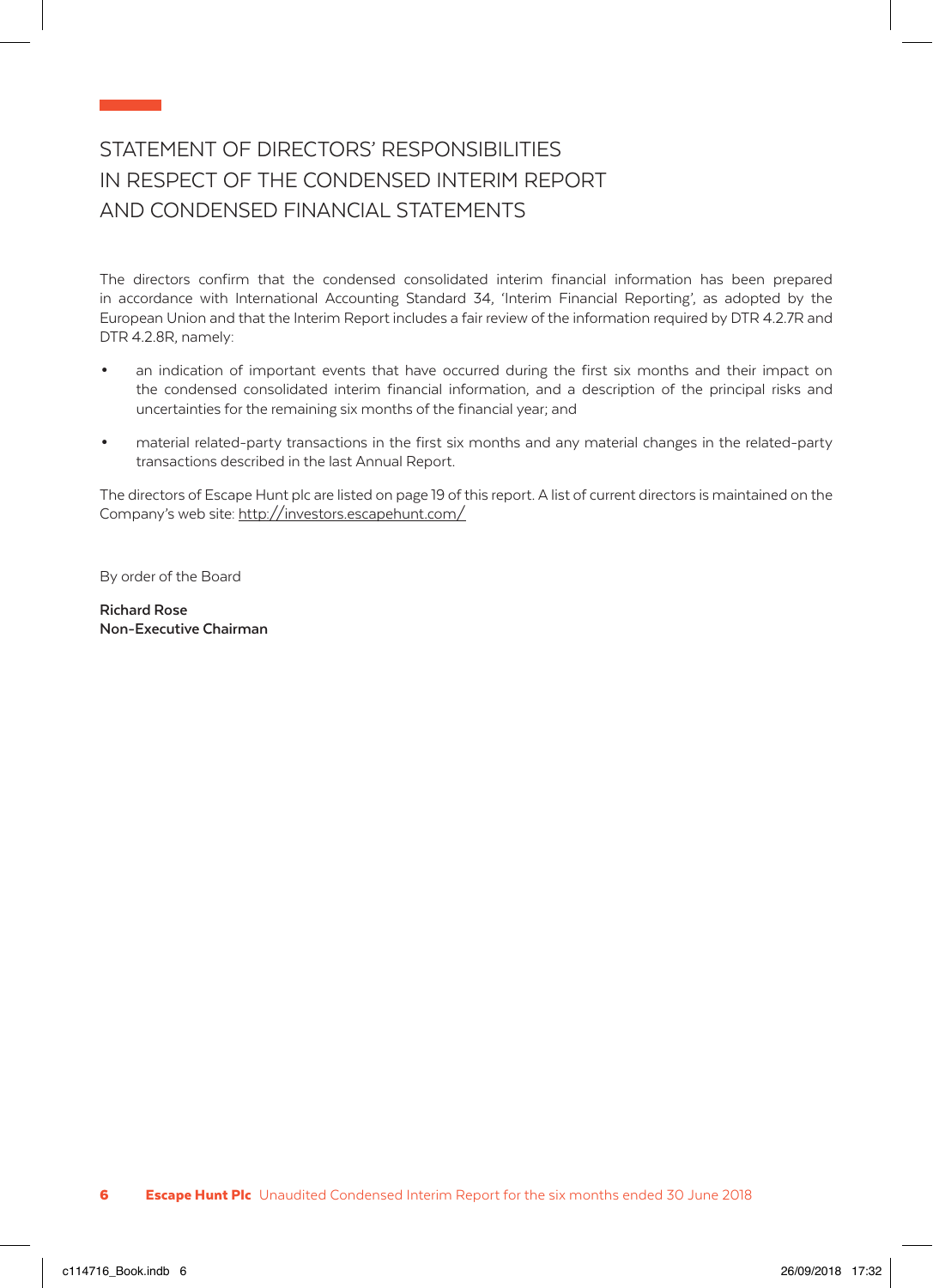## CONDENSED CONSOLIDATED STATEMENT OF COMPREHENSIVE INCOME

## **FOR THE SIX MONTHS ENDED 30 JUNE 2018**

|                                                           |             | Six months                | Six months         |
|-----------------------------------------------------------|-------------|---------------------------|--------------------|
|                                                           |             | ended                     | ended              |
|                                                           |             | 30 June                   | 30 June            |
|                                                           |             | 2018                      | 2017               |
|                                                           | <b>Note</b> | <b>Unaudited</b><br>£'000 | Unaudited<br>£'000 |
| Continuing operations                                     |             |                           |                    |
| Revenue                                                   | 5           | 800                       | 193                |
| Cost of sales                                             |             | (740)                     | (86)               |
| Gross profit                                              |             | 60                        | 107                |
| Transaction expenses                                      |             |                           | (870)              |
| Administrative expenses                                   |             | (3,844)                   | (294)              |
| Operating loss                                            |             | (3,784)                   | (1,057)            |
| <b>Adjusted EBITDA</b>                                    |             | (1, 375)                  | (139)              |
| Amortisation of intangibles                               |             | (1,823)                   | (1)                |
| Depreciation                                              |             | (143)                     | (4)                |
| Write-off of assets                                       |             | (45)                      |                    |
| Branch closure costs                                      |             | (246)                     |                    |
| Site pre-opening costs                                    |             | (144)                     |                    |
| Transaction costs                                         |             |                           | (870)              |
| Share-based payment expense                               |             | (8)                       | (43)               |
| Operating loss                                            |             | (3,784)                   | (1,057)            |
| Interest received                                         |             | 23                        | ı                  |
| Loss before taxation                                      |             | (3,761)                   | (1,056)            |
| Taxation                                                  | 7           | (1)                       | (1)                |
| Loss after taxation                                       |             | (3,762)                   | (1,057)            |
| Other comprehensive income:                               |             |                           |                    |
| Items that may or will be reclassified to profit or loss: |             |                           |                    |
| Exchange differences on translation of foreign operations |             | 23                        |                    |
| Total comprehensive loss                                  |             | (3,739)                   | (1,057)            |
| Loss attributable to:                                     |             |                           |                    |
| Equity holders of Escape Hunt plc                         |             | (3,762)                   | (1,057)            |
| Total comprehensive loss attributable to:                 |             |                           |                    |
| Equity holders of Escape Hunt plc                         |             | (3,739)                   | (1,057)            |
| Loss per share attributable to equity holders:            |             |                           |                    |
| Basic (Pence)                                             | 6           | (18.57)                   | (7.88)             |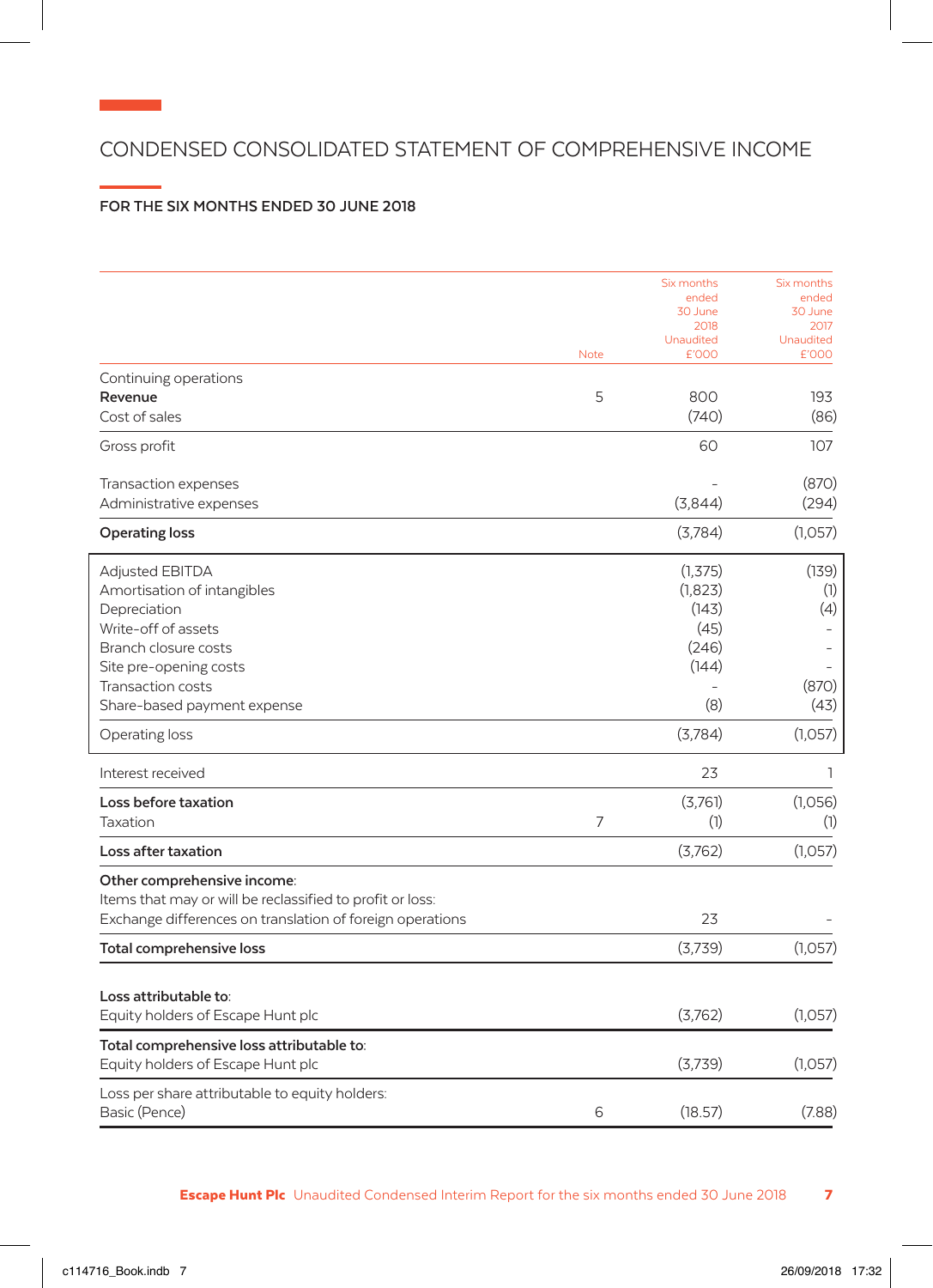## CONDENSED CONSOLIDATED STATEMENT OF FINANCIAL POSITION

## **AS AT 30 JUNE 2018**

**Contract Contract** 

|                                   |             | As at                    | As at           |
|-----------------------------------|-------------|--------------------------|-----------------|
|                                   |             | 30 June                  | 31 December     |
|                                   |             | 2018<br><b>Unaudited</b> | 2017<br>Audited |
|                                   | <b>Note</b> | £'000                    | £'000           |
| <b>ASSETS</b>                     |             |                          |                 |
| Non-current assets                |             |                          |                 |
| Property, plant and equipment     | 8           | 2,681                    | 670             |
| Intangible assets                 | 9           | 8,610                    | 10,280          |
| Rental deposits                   |             | 58                       | 32              |
| Loans receivable                  |             | 107                      |                 |
|                                   |             | 11,456                   | 10,982          |
| <b>Current assets</b>             |             |                          |                 |
| Trade receivables                 |             | 19                       | 15              |
| Other receivables and prepayments |             | 441                      | 305             |
| Cash and bank balances            |             | 6,385                    | 10,645          |
|                                   |             | 6,845                    | 10,965          |
| <b>TOTAL ASSETS</b>               |             | 18,301                   | 21,947          |
| <b>LIABILITIES</b>                |             |                          |                 |
| <b>Current liabilities</b>        |             |                          |                 |
| Trade payables                    |             | 282                      | 507             |
| Deferred income                   |             | 79                       | 83              |
| Other payables and accruals       |             | 825                      | 478             |
|                                   |             | 1,186                    | 1,068           |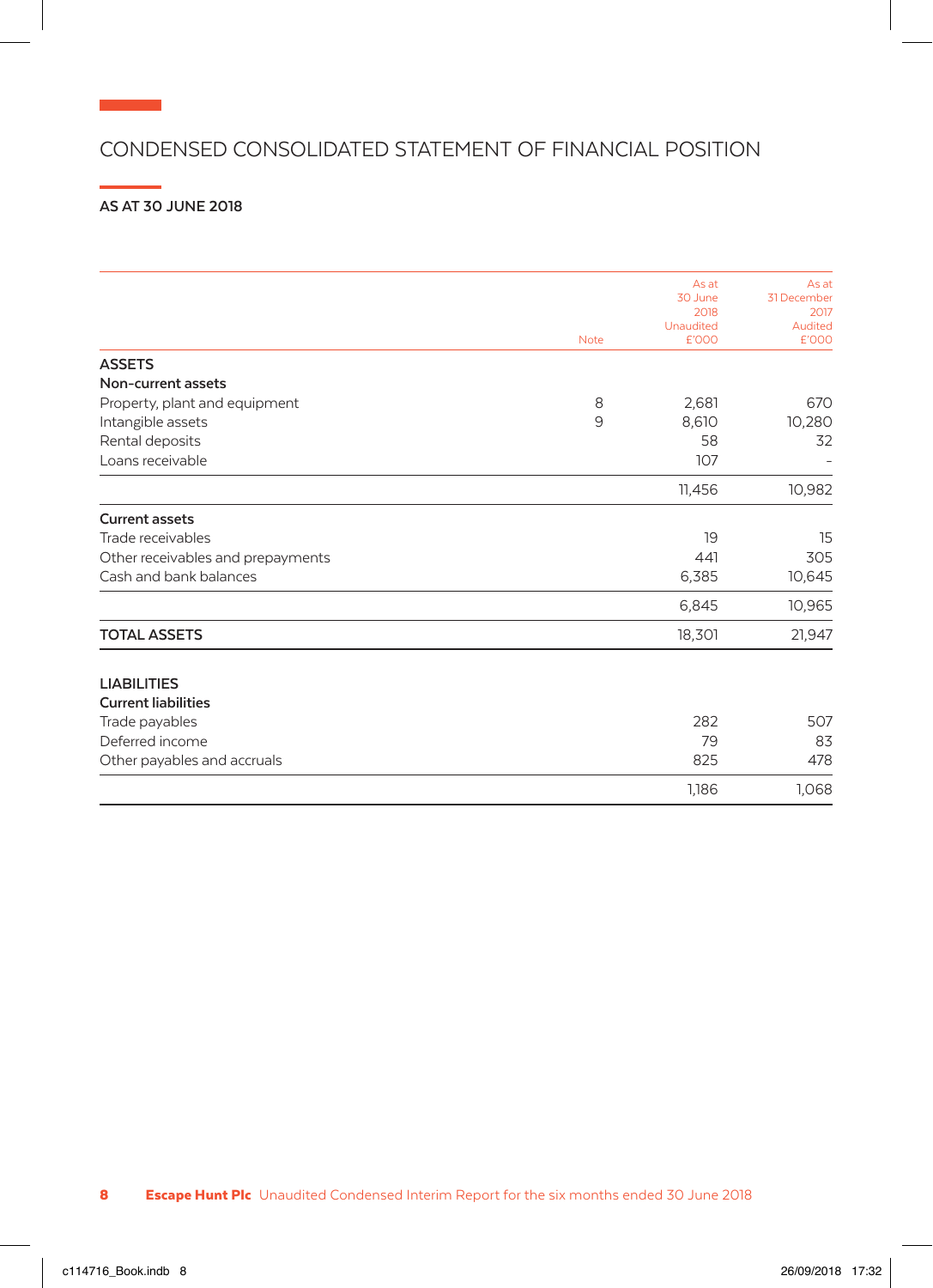|                                                        |             | As at<br>30 June | As at<br>31 December |  |
|--------------------------------------------------------|-------------|------------------|----------------------|--|
|                                                        |             | 2018             | 2017                 |  |
|                                                        |             | Unaudited        | Audited              |  |
|                                                        | <b>Note</b> | £'000            | £'000                |  |
| Non-current liabilities                                |             |                  |                      |  |
| Deferred income                                        |             | 423              | 456                  |  |
|                                                        |             | 423              | 456                  |  |
| <b>TOTAL LIABILITIES</b>                               |             | 1,609            | 1,524                |  |
| <b>NET ASSETS</b>                                      |             | 16,692           | 20,423               |  |
| <b>EQUITY</b>                                          |             |                  |                      |  |
| Capital and reserves attributable to equity holders of |             |                  |                      |  |
| <b>Escape Hunt Plc</b>                                 |             |                  |                      |  |
| Share capital                                          | 10          | 254              | 254                  |  |
| Share premium account                                  |             | 21,076           | 21,076               |  |
| Merger relief reserve                                  |             | 4,756            | 4,756                |  |
| <b>Accumulated losses</b>                              |             | (9,499)          | (5,737)              |  |
| Currency translation reserve                           |             | 8                | (15)                 |  |
| Capital redemption reserve                             |             | 46               | 46                   |  |
| Share-based payment reserve                            |             | 51               | 43                   |  |
| <b>TOTAL EQUITY</b>                                    |             | 16,692           | 20,423               |  |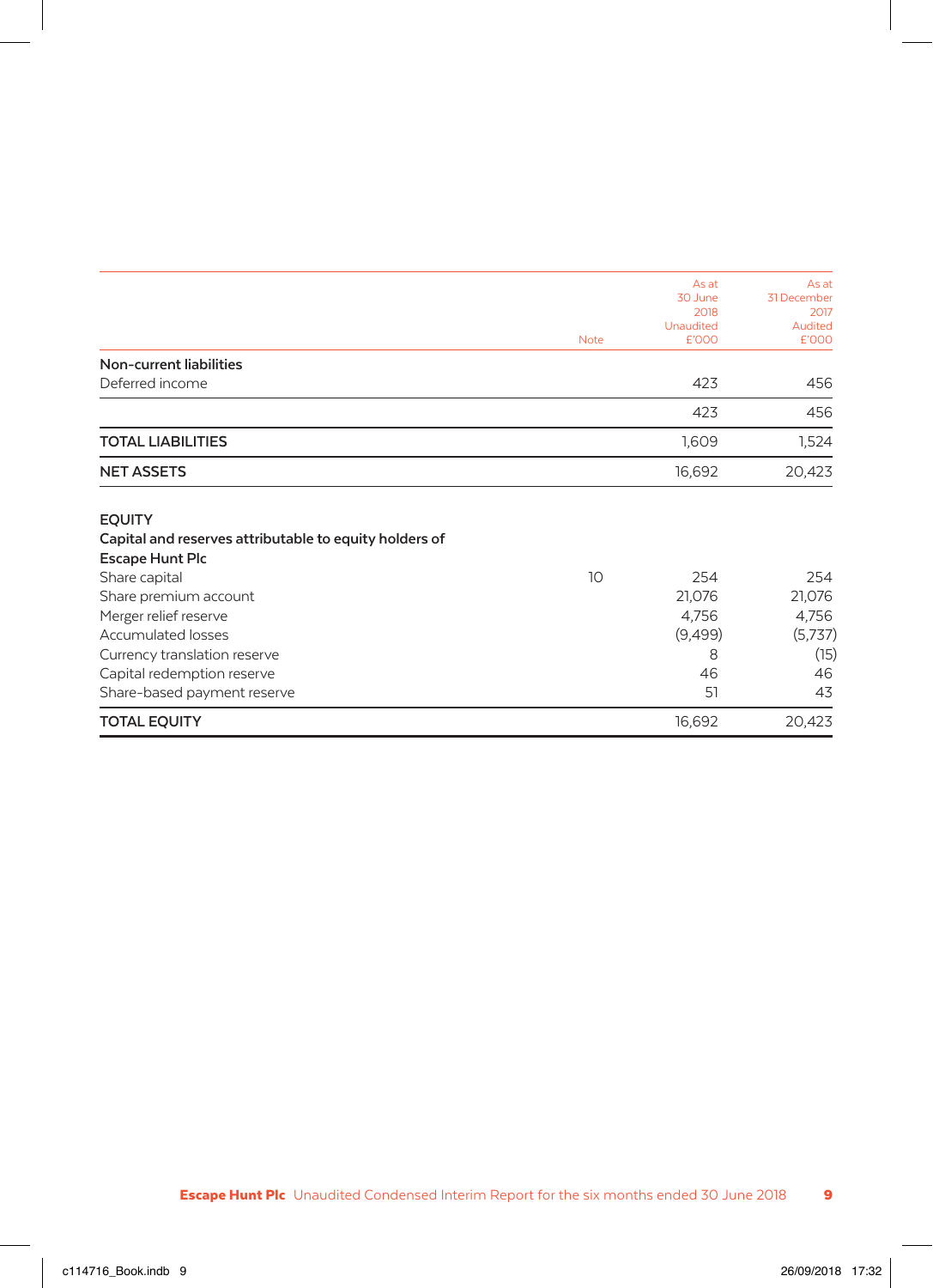## CONDENSED CONSOLIDATED STATEMENT OF CHANGES IN EQUITY

|                                                                                                                                      |                                         | Share             |                | Currency       |                      | Capital Share-based |                          |                           |
|--------------------------------------------------------------------------------------------------------------------------------------|-----------------------------------------|-------------------|----------------|----------------|----------------------|---------------------|--------------------------|---------------------------|
|                                                                                                                                      | <b>Share</b>                            | premium           | Merger relief  | translation    | redemption           |                     | payment Accumulated      |                           |
|                                                                                                                                      | capital                                 | account           | reserve        | reserve        | reserve              | reserve             | losses                   | Total                     |
|                                                                                                                                      | £'000                                   | £'000             | £'000          | £'000          | £'000                | £'000               | £'000                    | £'000                     |
| For the six months ended<br>30 June 2018:<br>Balance as at 1 January                                                                 |                                         |                   |                |                |                      |                     |                          |                           |
| 2018                                                                                                                                 | 254                                     | 21,076            | 4,756          | (15)           | 46                   | 43                  | (5,737)                  | 20,423                    |
| Loss for the period<br>Other comprehensive                                                                                           |                                         |                   |                |                | ÷,                   | $\overline{a}$      | (3,762)                  | (3,762)                   |
| income                                                                                                                               |                                         |                   |                | 23             |                      |                     |                          | 23                        |
| Total comprehensive loss                                                                                                             | ٠                                       |                   | ÷              | 23             | ÷                    | ÷                   | (3,762)                  | (3,739)                   |
| Share-based payment<br>charge                                                                                                        | ٠                                       |                   |                |                |                      | 8                   |                          | 8                         |
| Transactions with owners                                                                                                             | ٠                                       | ٠                 | ÷              | $\overline{a}$ | ÷                    | 8                   | Ē,                       | 8                         |
| Balance as at 30 June 2018                                                                                                           | 254                                     | 21,076            | 4,756          | 8              | 46                   | 51                  | (9,499)                  | 16,692                    |
| For the six months ended<br>30 June 2017:<br>Balance as at 1 January<br>2017<br>Loss for the period<br>Other comprehensive<br>income | 125<br>÷,                               | 8,941<br>٠        |                |                |                      | ۳                   | (1,608)<br>(1,057)<br>Ē, | 7,458<br>(1,057)          |
|                                                                                                                                      |                                         |                   |                |                |                      |                     |                          |                           |
| Total comprehensive loss                                                                                                             | L.                                      |                   | L.             |                | ÷                    | $\overline{a}$      | (1,057)                  | (1,057)                   |
| Issue of shares<br>Share issue costs                                                                                                 | 174<br>$\overline{\phantom{a}}$<br>(46) | 18,626<br>(1,689) |                |                | $\overline{a}$<br>46 | $\overline{a}$      | L<br>(46)                | 18,800<br>(1,689)<br>(46) |
| Buy-back of shares<br>Share-based payment<br>charge                                                                                  | ÷,                                      |                   |                |                | $\overline{a}$       | 43                  |                          | 43                        |
| Transactions with owners                                                                                                             | 128                                     | 16,937            | L,             | ÷              | 46                   | 43                  | (46)                     | 17,110                    |
| Balance as at 30 June 2017                                                                                                           | 253                                     | 25,878            | $\overline{a}$ |                | 46                   | 43                  | (2,711)                  | 23,509                    |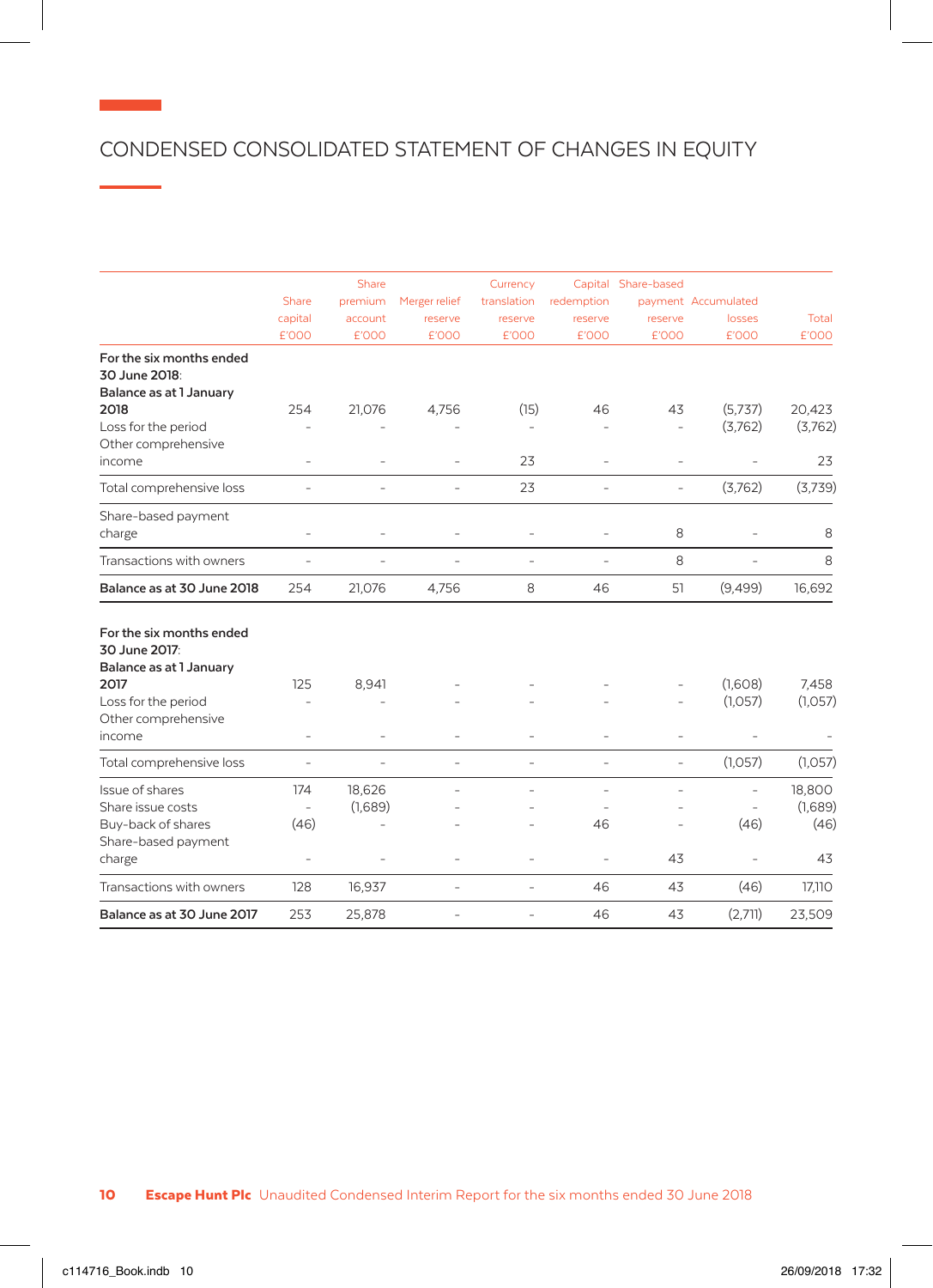## CONDENSED CONSOLIDATED STATEMENT OF CASH FLOWS

## **FOR THE SIX MONTHS ENDED 30 JUNE 2018**

|                                                                                    | <b>Six</b>       | <b>Six</b>       |
|------------------------------------------------------------------------------------|------------------|------------------|
|                                                                                    | Months           | months           |
|                                                                                    | Ended<br>30 June | ended<br>30 June |
|                                                                                    | 2018             | 2017             |
|                                                                                    | Unaudited        | Unaudited        |
|                                                                                    | £'000            | £'000            |
| Cash flows from operating activities                                               |                  |                  |
| Loss before income tax                                                             | (3,761)          | (1,056)          |
| Adjustments:                                                                       |                  |                  |
| Depreciation of property, plant and equipment                                      | 143              | 4                |
| Amortisation of intangible assets                                                  | 1,823            | ı                |
| Write-off of property, plant and equipment                                         | 34               |                  |
| Write-off of goodwill                                                              | 11               |                  |
| Share-based payment expense                                                        | 8                | 43               |
| Interest income                                                                    | (23)             | (1)              |
|                                                                                    |                  |                  |
| Operating cash flow before working capital changes                                 | (1,765)          | (1,009)          |
| Increase in trade and other receivables                                            | (141)            | (197)            |
| Foreign currency translation differences                                           | 23               |                  |
| Increase in trade and other payables                                               | 124              | 557              |
| Decrease in deferred income                                                        | (37)             | (21)             |
| Cash used in operations                                                            | (1,796)          | (670)            |
| Income taxes paid                                                                  | (3)              | (27)             |
| Net cash generated from $/$ (used in) operating activities                         | (1,799)          | (697)            |
| Cash flows from investing activities                                               |                  |                  |
| Purchase of plant and equipment                                                    | (2,189)          | (59)             |
| Purchase of intangibles                                                            | (165)            |                  |
| Payment of deposits                                                                | (26)             |                  |
| Loans advanced to franchisees                                                      | (107)            |                  |
| Acquisition of subsidiary, net of cash acquired                                    |                  | (7,023)          |
| Interest received                                                                  | 23               |                  |
|                                                                                    |                  |                  |
| Net cash used in investing activities                                              | (2,464)          | (7,081)          |
| Cash flows from financing activities                                               |                  |                  |
| Proceeds from issue of ordinary shares (net of buy-back)                           |                  | 13,953           |
| Proceeds from issue of G shares                                                    |                  |                  |
| Share issue costs                                                                  |                  | (1,689)          |
| Net cash from financing activities                                                 |                  | 12,265           |
| Net (decrease) / increase in cash and bank balances                                | (4,263)          | 4,487            |
| Cash and cash equivalents at beginning of period / year                            | 10,645           | 7,923            |
| Effects of exchange rate changes on the balance of cash held in foreign currencies | 3                | ı                |
| Cash and cash equivalents at end of period / year                                  | 6,385            | 12,411           |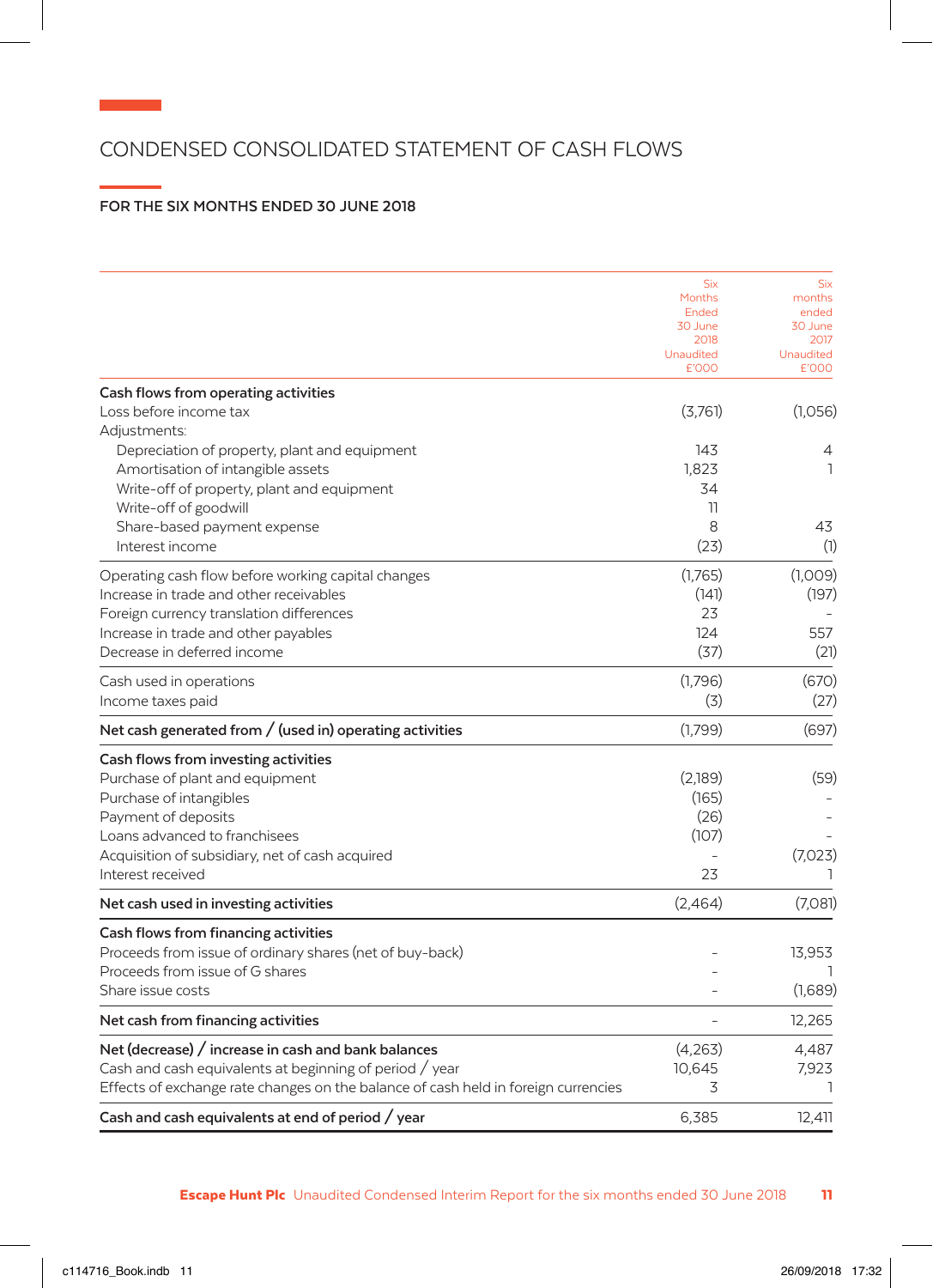## NOTES TO THE UNAUDITED INTERIM REPORT

### **FOR THE SIX MONTHS ENDED 30 JUNE 2018**

#### 1. General information

The Company was incorporated in England on 17 May 2016 under the name of Dorcaster Limited with registered number 10184316 as a private company with limited liability under the Companies Act 2006. The Company was re-registered as a public company on 13 June 2016 and changed its name to Dorcaster Plc on 13 June 2016. On 8 July 2016, the Company's shares were admitted to AIM.

Until its acquisition of Experiential Ventures Limited on 2 May 2017, the Company was an investing company (as defined in the AIM Rules for Companies) and did not trade.

On 2 May 2017, the Company completed the acquisition of the entire issued share capital of Experiential Ventures Limited. Experiential Ventures Limited was the holding company of the Escape Hunt group which is is a global provider of live 'escape the room' experiences.

On 2 May 2017, the Company's name was changed to Escape Hunt plc.

The Company's registered office is 3 Pear Place, London SE1 8BT.

### 2. Basis of preparation

These interim consolidated financial statements have been prepared in accordance with IAS 34 Interim Financial Reporting. They do not include all disclosures that would otherwise be required in a complete set of financial statements and should be read in conjunction with the 2017 annual report. The statutory financial statements for the year ended 31 December 2017 were prepared under IFRS and IFRIC interpretations as adopted by the European Union and in accordance with the requirements of the Companies Act 2006. The auditors reported on those financial statements; their Audit Report was unqualified.

The interim financial information is unaudited and does not constitute statutory accounts as defined in the Companies Act 2006.

The interim financial information was approved and authorised for issue by the board of directors on 17 September 2018.

#### 3. Going concern

The financial statements have been prepared on a going concern basis which contemplates the continuity of normal business activities and the realisation of assets and the settlement of liabilities in the ordinary course of business.

The directors have assessed the Company's ability to continue in operational existence for the foreseeable future in accordance with the Financial Reporting Council's Guidance on the going concern basis of accounting and reporting on solvency and liquidity risks issued in April 2016.

The Company has prepared forecasts and projections which reflect the expected trading performance of the Company and the Group on the basis of best estimates of management using current knowledge and expectations of trading performance.

As at 30 June 2018, the Company had £6.4 million in cash which is considered sufficient for its present needs.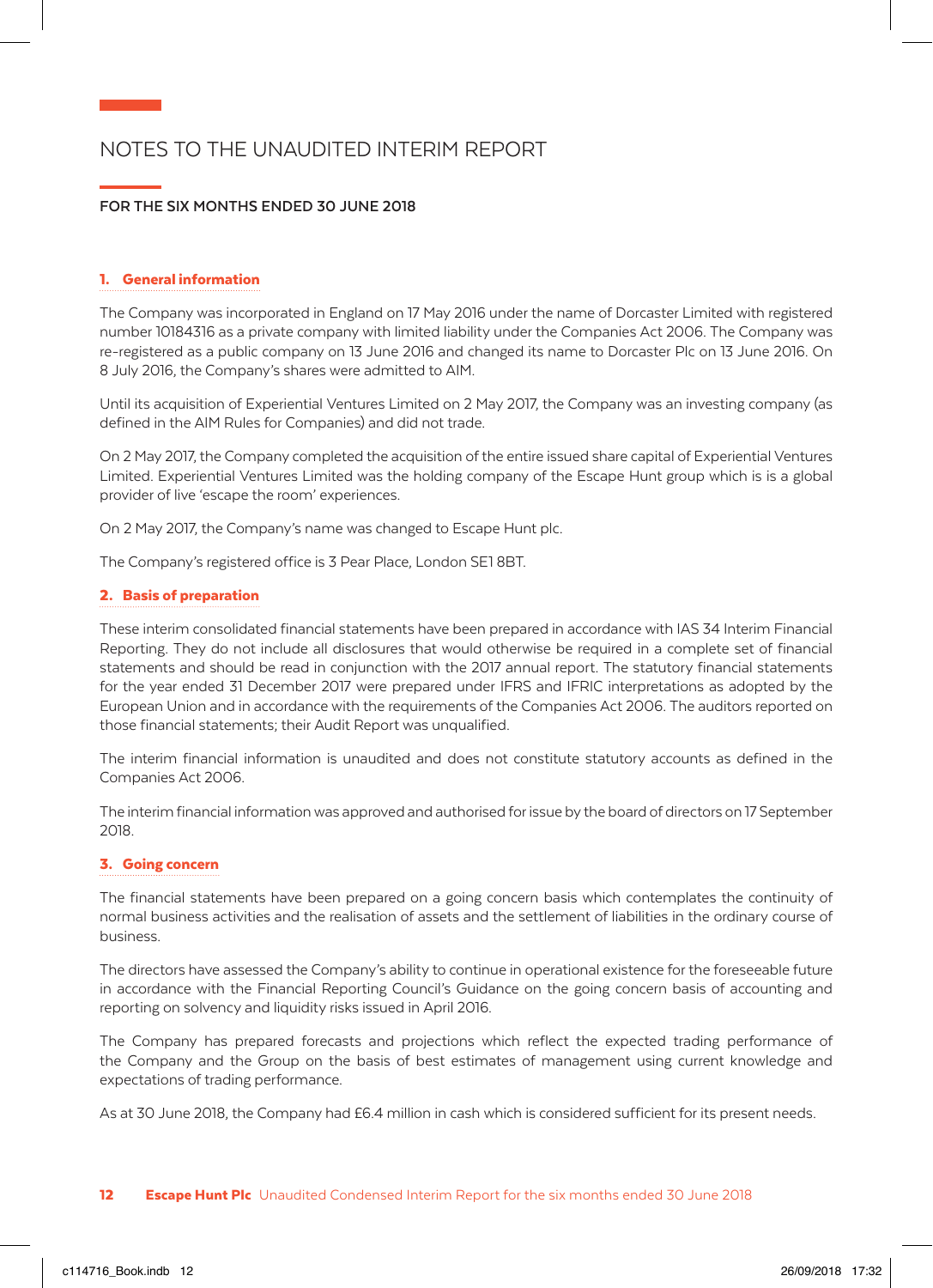Based on the above, the Directors consider there are reasonable grounds to believe that the Company will be able to pay its debts as and when they become due and payable, as well as to fund the Company's future operating expenses. The going concern basis preparation is therefore considered to be appropriate in preparing these condensed financial statements.

### 4. Significant accounting policies

Other than as noted below, the Company has applied the same accounting policies, presentation, methods of computation, significant judgements and the key sources of estimation of uncertainties in its interim consolidated financial statements as in its audited financial statements for the period ended 31 December 2017, which have been prepared in accordance with International Financial Reporting Standards as adopted for use by the European Union.

These accounting policies will be adopted in the Group's full financial statements for the year ending 31 December 2018.

### Changes in accounting policy

The Group has adopted the following new standards and interpretations which became effective on 1 January 2018 with no significant impact on its consolidated financial in these financial statements:

- IFRS 9 'Financial instruments'.
- IFRIC 22 'Foreign currency transactions and advance consideration'.
- IFRIC 23 'Uncertainty over income tax treatments'.
- Amendments to IFRS 2 'Classification and measurement of share-based payment transactions'.
- Annual improvements to IFRS standards 2014–2016 cycle: IFRS 1 and IAS 28.

#### Impact of accounting standards to be applied in future periods

IFRS 16 'Leases' has been issued by the International Accounting Standards Board that is effective for periods beginning subsequent to 31 December 2018 (the date on which the Company's next annual financial statements will be prepared up to) which the Company has decided not to adopt early.

IFRS 16 supersedes IAS 17 Leases and introduces a new single lessee accounting model which eliminates the current distinction between operating and finance leases for lessees. IFRS 16 requires lessees to capitalise all leases on the statement of financial position by recognising a 'right-of-use' asset and a corresponding lease liability for the present value of the obligation to make lease payments, except for certain short-term leases and leases of low-value assets. Subsequently, the lease assets will be amortised and the lease liabilities will be measured at amortised cost.

From the perspective of the Group, the classification and accounting for operating and finance leases remains substantially unchanged under IFRS 16. IFRS 16 also requires enhanced disclosures by both lessees and lessors.

On initial adoption of this standard, there is likely to be a potentially significant impact on the accounting treatment for the Group's leases, particularly rented properties, which the Group, as lessee, currently accounts for as operating leases. On initial adoption of IFRS 16 the Group will be required to capitalise its rented properties at the lease commencement date in the statement of financial position by recognising them as right-of-use assets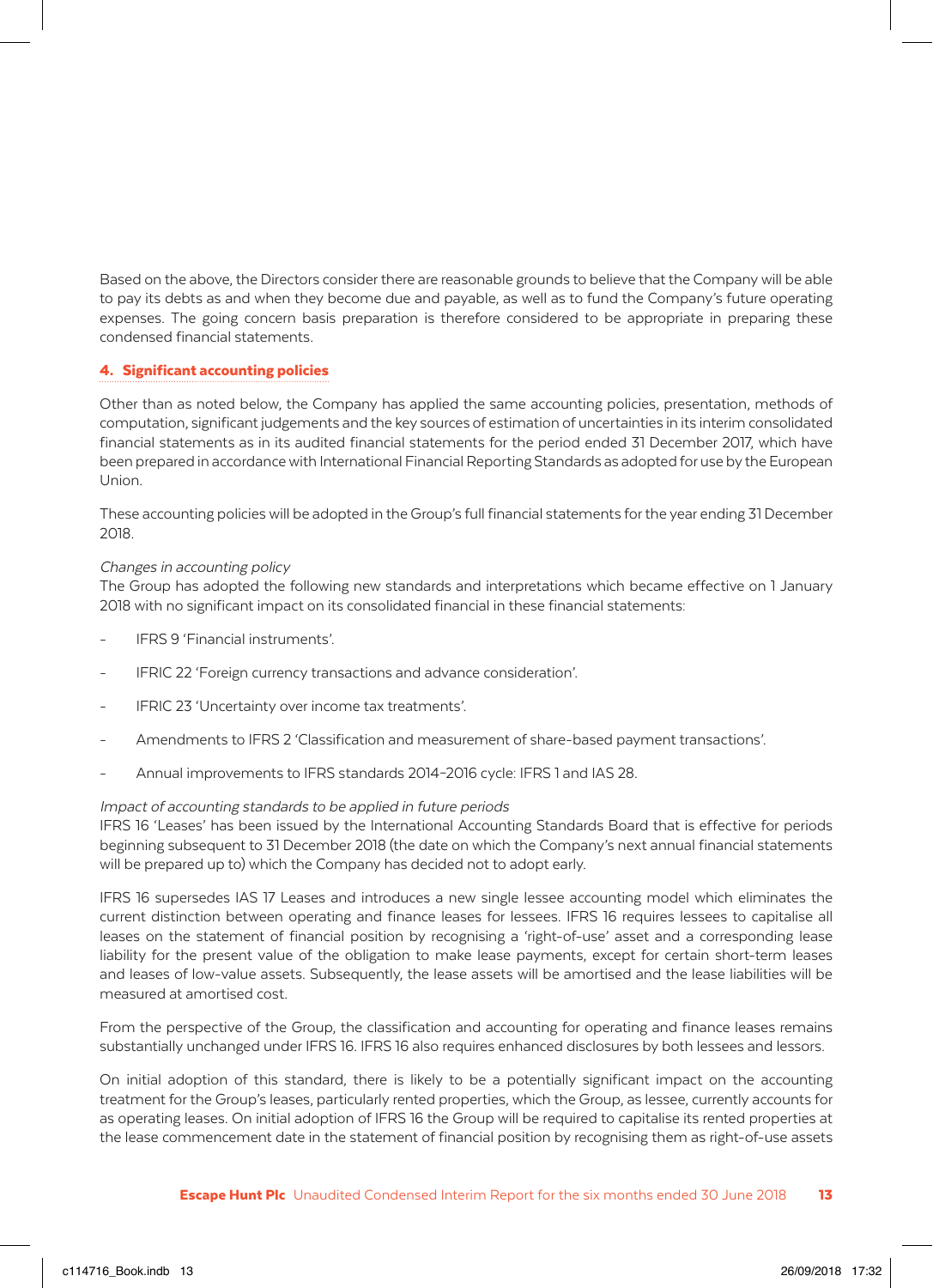## NOTES TO THE UNAUDITED INTERIM REPORT (CONTINUED)

## **FOR THE SIX MONTHS ENDED 30 JUNE 2018**

and their corresponding lease liabilities. The right-of use asset will be amortised over the term of each lease and a finance charge will be made by reference to the lease liability and discount rate. The liability is initially to be measured at the present value of future minimum lease payments. The discount rate is the rate implicit in the lease, if readily determinable.

The Group plans to adopt the standard in the financial year beginning on 1 January 2019 with full retrospective effect in accordance with the transitional provisions and will include required additional disclosures in its financial statements for that financial year. The Group will make a detailed assessment of the impact of this standard prior to transition.

The right-of use asset will be amortised over the term of each lease and a finance charge will be made by reference to the lease liability and discount rate. The liability is initially to be measured at the present value of future minimum lease payments. The discount rate is the rate implicit in the lease, if readily determinable. As at 30 June 2018, the Group had entered into 11 property leases which had commenced prior to the period end (31 December 2017: five).

## 5. Segment information

The Company was an investing company and did not trade until its acquisition of Experiential Ventures Limited on 2 May 2017. Since the acquisition, management considers that the enlarged group has two operating segments. Revenues are reviewed based on the nature of the services provided as follows:

- 1. The franchise business, where all franchised branches are operating under effectively the same model; and
- 2. The owner-operated branch business, which consists of Bangkok and the UK.

The Group operates on a global basis. At present, the Company has active franchisees in over 20 countries. The Company does not presently analyse or measure the performance of the franchising business into geographic regions or by type of revenue, since this does not provide meaningful analysis to managing the business.

Segment results, assets and liabilities include items directly attributable to a segment as well as those that can be allocated on a reasonable basis.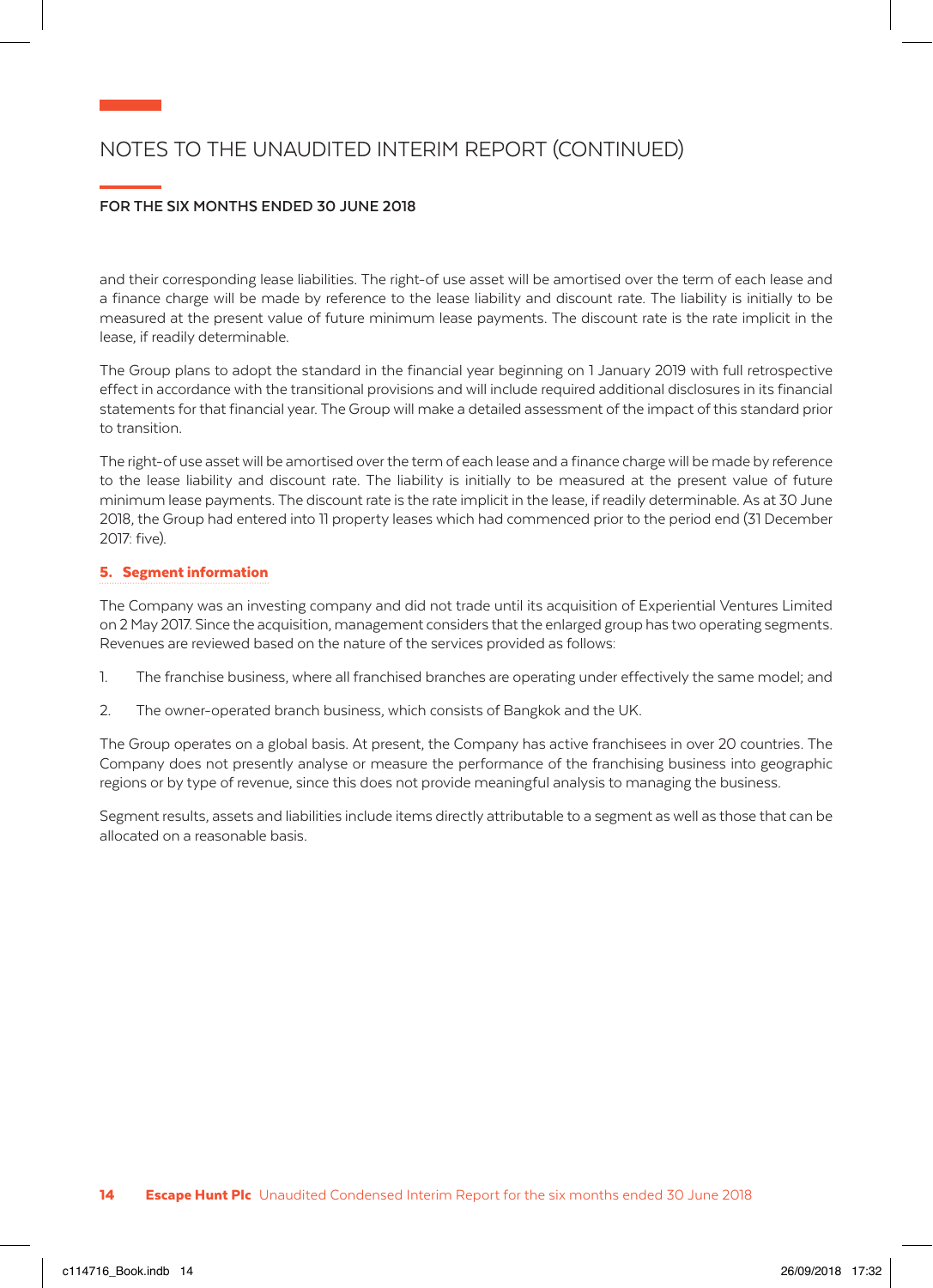|                                          | Owner<br>operated | Franchise<br>operated | Unallocated          | Total          |
|------------------------------------------|-------------------|-----------------------|----------------------|----------------|
| Six months ended 30 June 2018            | £'000             | £'000                 | £'000                | £'000          |
| Revenue                                  | 259               | 541                   |                      | 800            |
| Cost of sales                            | (530)             | (210)                 |                      | (740)          |
| Gross profit / (loss)                    | (271)             | 331                   |                      | 60             |
| Profit/(loss) from operations:           |                   |                       |                      |                |
| Interest income                          |                   |                       | 23                   | 23             |
| Expenses                                 |                   |                       |                      |                |
| - Administrative                         | (254)             | (271)                 | (909)                | (1,434)        |
| - Depreciation and amortisation          | (152)             | (1,727)               | (87)                 | (1,966)        |
| - Write-off of assets                    |                   | (45)                  |                      | (45)           |
| - Closure of Bangkok operation           | (36)              | (211)                 |                      | (247)          |
| - Pre-opening costs                      | (144)             |                       |                      | (144)          |
| - Share-based payment expenses           |                   |                       | (8)                  | (8)            |
| Profit/(loss) from operations before tax | (857)             | (1, 923)              | (981)                | (3,761)        |
| Taxation                                 |                   | (1)                   |                      | (1)            |
| Profit $/$ (loss) for the period         | (857)             | (1, 924)              | (981)                | (3,762)        |
| Other information:                       |                   |                       |                      |                |
| Segment assets                           | 2,960             | 173                   | 15,168               | 18,301         |
| Segment liabilities                      | 359               | 760                   | 490                  | 1,609          |
|                                          | Owner             | Franchise             |                      |                |
| Six months ended 30 June 2017            | operated<br>£'000 | operated<br>£'000     | Unallocated<br>£'000 | Total<br>£'000 |
| Revenue                                  | 21                | 172                   |                      | 193            |
| Cost of sales                            | (15)              | (71)                  |                      | (86)           |

| <b>REACITAL</b><br>Cost of sales         | $\sim$ 1<br>(15) | 17 Z<br>(71) |         | 1JJ<br>(86) |
|------------------------------------------|------------------|--------------|---------|-------------|
| Gross profit                             | 6                | 101          |         | 107         |
| Profit/(loss) from operations            |                  |              |         |             |
| Expenses:                                |                  |              |         |             |
| - Administrative                         | (7)              | (52)         | (191)   | (250)       |
| - Transaction                            |                  |              | (870)   | (870)       |
| - Share-based payment expense            |                  |              | (43)    | (43)        |
| Profit/(loss) from operations before tax | (1)              | 49           | (1,104) | (1,056)     |
| Taxation                                 |                  | (1)          |         | (1)         |
| Profit/(loss) for the period             | (1)              | 48           | (1,104) | (1,057)     |
| Other information:                       |                  |              |         |             |
| Segment assets                           | 146              | 1,139        | 24,024  | 25,309      |
| Segment liabilities                      | 8                | 1.166        | 625     | 1.799       |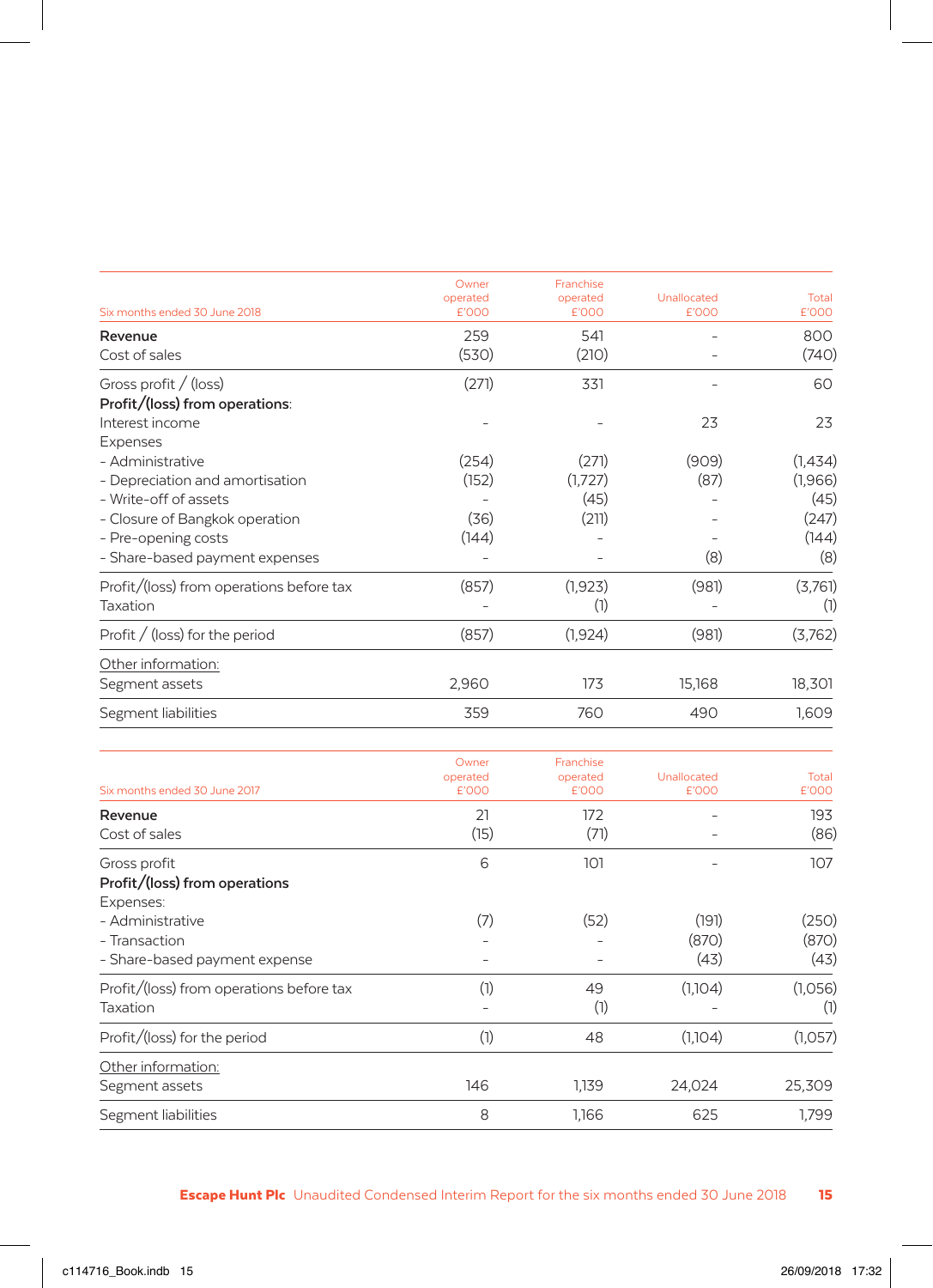## NOTES TO THE UNAUDITED INTERIM REPORT (CONTINUED)

### **FOR THE SIX MONTHS ENDED 30 JUNE 2018**

#### 6. Loss per share

Basic loss per share is calculated by dividing the loss attributable to equity holders by the weighted average number of ordinary shares in issue during the period. Diluted loss per share is not presented as the potential ordinary shares from the exercise of warrants are not dilutive.

|                                    | Six months<br>ended<br>30 June<br>2018<br>Unaudited<br>£ | Six months<br>ended<br>30 June<br>2017<br><b>Unaudited</b><br>£. |
|------------------------------------|----------------------------------------------------------|------------------------------------------------------------------|
| Loss after tax (£000)              | (3,762)                                                  | (1,057)                                                          |
| Weighted average number of shares: |                                                          |                                                                  |
| - Basic                            | 20,259,258                                               | 13,419,752                                                       |
| Loss per share                     |                                                          |                                                                  |
| - Basic                            | 0.1857                                                   | 0.0788                                                           |

### 7. Taxation

The tax charge is based on the expected effective tax rate for the year. The Group estimates it has tax losses of approximately £2m as at 30 June 2018 which, subject to agreement with taxation authorities, would be available to carry forward against future profits. The estimated tax value of such losses amounts to approximately £400k.

### 8. Property, plant and equipment

|                                  | Leasehold<br>property<br>£'000 | Office<br>equipment<br>£'000 | Computers<br>£'000 | Furniture and<br>fixtures<br>£'000 | Escape games<br>£'000 | Total<br>£'000 |
|----------------------------------|--------------------------------|------------------------------|--------------------|------------------------------------|-----------------------|----------------|
| Cost                             |                                |                              |                    |                                    |                       |                |
| At 31 December 2017              | 575                            | 15                           | 36                 | 5                                  | 59                    | 690            |
| <b>Additions</b>                 | 1.517                          | 15                           | 46                 | 69                                 | 542                   | 2,189          |
| Amounts written off              | (20)                           | (16)                         | (21)               | (5)                                |                       | (62)           |
| Currency translation differences |                                |                              |                    |                                    |                       |                |
| As at 30 June 2018               | 2,072                          | 14                           | 62                 | 69                                 | 601                   | 2,818          |
| Accumulated depreciation         |                                |                              |                    |                                    |                       |                |
| At 31 December 2017              | (4)                            | (3)                          | (11)               | (1)                                | (1)                   | (20)           |
| Depreciation charge              | (76)                           | (3)                          | (11)               | (3)                                | (50)                  | (143)          |
| Released on write-off of assets  | 7                              | 5                            | $\overline{14}$    | 2                                  |                       | 28             |
| Currency translation differences | (1)                            |                              | (1)                | -                                  |                       | (2)            |
| As at 30 June 2018               | (74)                           | (1)                          | (9)                | (2)                                | (51)                  | (137)          |
| Carrying amounts                 |                                |                              |                    |                                    |                       |                |
| At 31 December 2017              | 571                            | 12                           | 25                 | 4                                  | 58                    | 670            |
| At 30 June 2018                  | 1,998                          | 13                           | 53                 | 67                                 | 550                   | 2,681          |

Amounts written-off relate to the closure of the Bangkok branch.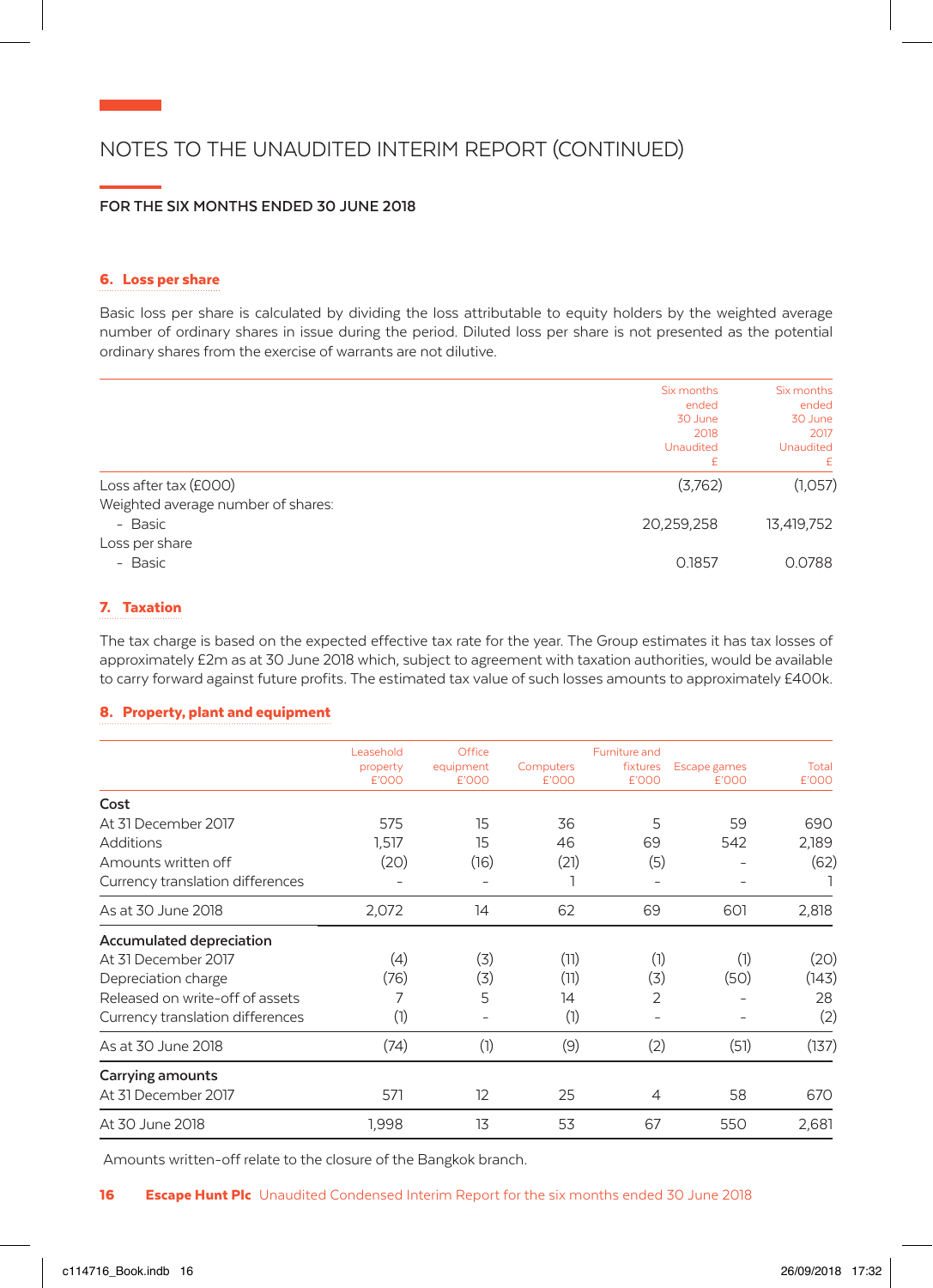### 9. Intangible assets

|                             | Goodwill | <b>Trademarks and</b><br>patents | Intellectual<br>property | Franchise<br><b>Business</b> | <b>App Quest</b>         | Portal                   | Total    |
|-----------------------------|----------|----------------------------------|--------------------------|------------------------------|--------------------------|--------------------------|----------|
|                             | £'000    | £'000                            | £'000                    | £'000                        | £'000                    | £'000                    | £'000    |
| Cost<br>At 1 January 2017   |          |                                  |                          |                              |                          |                          |          |
| Additions                   | 1,304    | 32                               | 10,195                   | 802                          | 100                      | $\overline{\phantom{a}}$ | 12,433   |
| At 30 June 2017             | 1,304    | 32                               | 10,195                   | 802                          | 100                      | $\overline{\phantom{a}}$ | 12,433   |
| <b>Additions</b>            | 100      |                                  |                          |                              |                          | 122                      | 222      |
| Transfers                   |          | (19)                             | -                        |                              | ۰                        | 19                       |          |
| At 31 December 2017         | 1,404    | 13                               | 10,195                   | 802                          | 100                      | 141                      | 12,655   |
| Additions                   |          | 31                               | 90                       |                              |                          | 44                       | 165      |
| Amounts written-off         | (11)     | $\overline{\phantom{m}}$         |                          |                              |                          |                          | (11)     |
| As at 30 June 2018          | 1,393    | 43                               | 10,285                   | 802                          | 100                      | 185                      | 12,809   |
| Accumulated<br>amortisation |          |                                  |                          |                              |                          |                          |          |
| At 1 January 2017           |          |                                  |                          |                              |                          |                          |          |
| Amortisation                |          | (12)                             |                          |                              | $\overline{a}$           |                          | (12)     |
| As at 30 June 2017          |          | (12)                             |                          |                              | $\overline{\phantom{0}}$ |                          | (12)     |
| Amortisation                |          |                                  | (2,266)                  | (76)                         | (21)                     |                          | (2,363)  |
| <b>Transfers</b>            |          | 12                               |                          |                              | (12)                     |                          |          |
| At 31 December 2017         |          | $\overline{\phantom{a}}$         | (2,266)                  | (76)                         | (33)                     | $\equiv$                 | (2, 375) |
| Amortisation                |          | (3)                              | (1,715)                  | (57)                         | (25)                     | (23)                     | (1,823)  |
| At 30 June 2018             |          | (3)                              | (3,981)                  | (133)                        | (58)                     | (23)                     | (4,199)  |
| Carrying amounts            |          |                                  |                          |                              |                          |                          |          |
| At 30 June 2017             | 1,304    | 19                               | 10,195                   | 802                          | 100                      | $\overline{\phantom{a}}$ | 12,420   |
| At 31 December 2017         | 1,404    | 13                               | 7,929                    | 726                          | 67                       | 141                      | 10,280   |
| At 30 June 2018             | 1,393    | 40                               | 6,304                    | 669                          | 42                       | 162                      | 8,610    |
|                             |          |                                  |                          |                              |                          |                          |          |

Goodwill written-off relates to the closure of the Bangkok branch.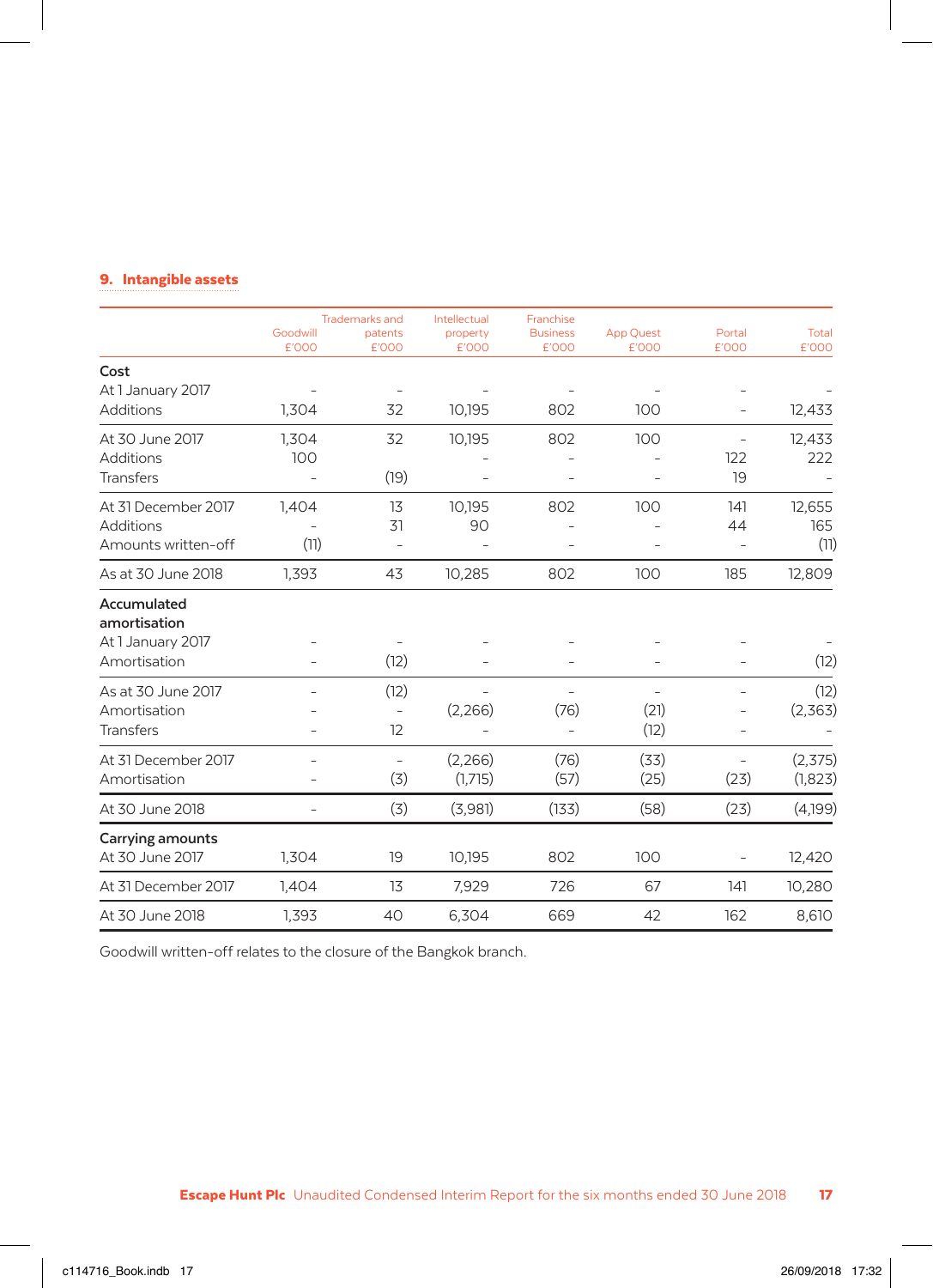## NOTES TO THE UNAUDITED INTERIM REPORT (CONTINUED)

## **FOR THE SIX MONTHS ENDED 30 JUNE 2018**

#### 10. Share capital

|                                               | Six months       |             |
|-----------------------------------------------|------------------|-------------|
|                                               | ended            | Year ended  |
|                                               | 30 June          | 31 December |
|                                               | 2018             | 2017        |
|                                               | <b>Unaudited</b> | Audited     |
|                                               | £'000            | £'000       |
| As at beginning of period / year              | 254              | 125         |
| Issued during the period $\frac{\ }{\ }$ year | -                | 175         |
| Buy-back of shares                            | -                | (46)        |
| As at end of period $\frac{\ }{2}$ year       | 254              | 254         |

During the six months ended 30 June 2018, there were no changes in the issued share capital of the Company

## 11. Key management personnel compensation

|                                             | Six months       | Six months       |
|---------------------------------------------|------------------|------------------|
|                                             | ended            | ended            |
|                                             | 30 June          | 30 June          |
|                                             | 2018             | 2017             |
|                                             | <b>Unaudited</b> | <b>Unaudited</b> |
|                                             | £'000            | £'000            |
| Salaries and benefits (including directors) | 304              | 58               |
| Share-based payments                        | 8                |                  |
| Social security costs                       | 35               |                  |
| Other post-employment benefits              | 6                |                  |
| Less amounts capitalised                    | (56)             |                  |
| Total                                       | 297              | 58               |

### 12. Seasonality of the Group's business

There are no seasonal factors which materially affect the operations of any company in the Group.

### 13. Events after the reporting period

In July 2018, the Group signed a five-year licence with BBC Studios to roll out Doctor Who themed rooms across the UK.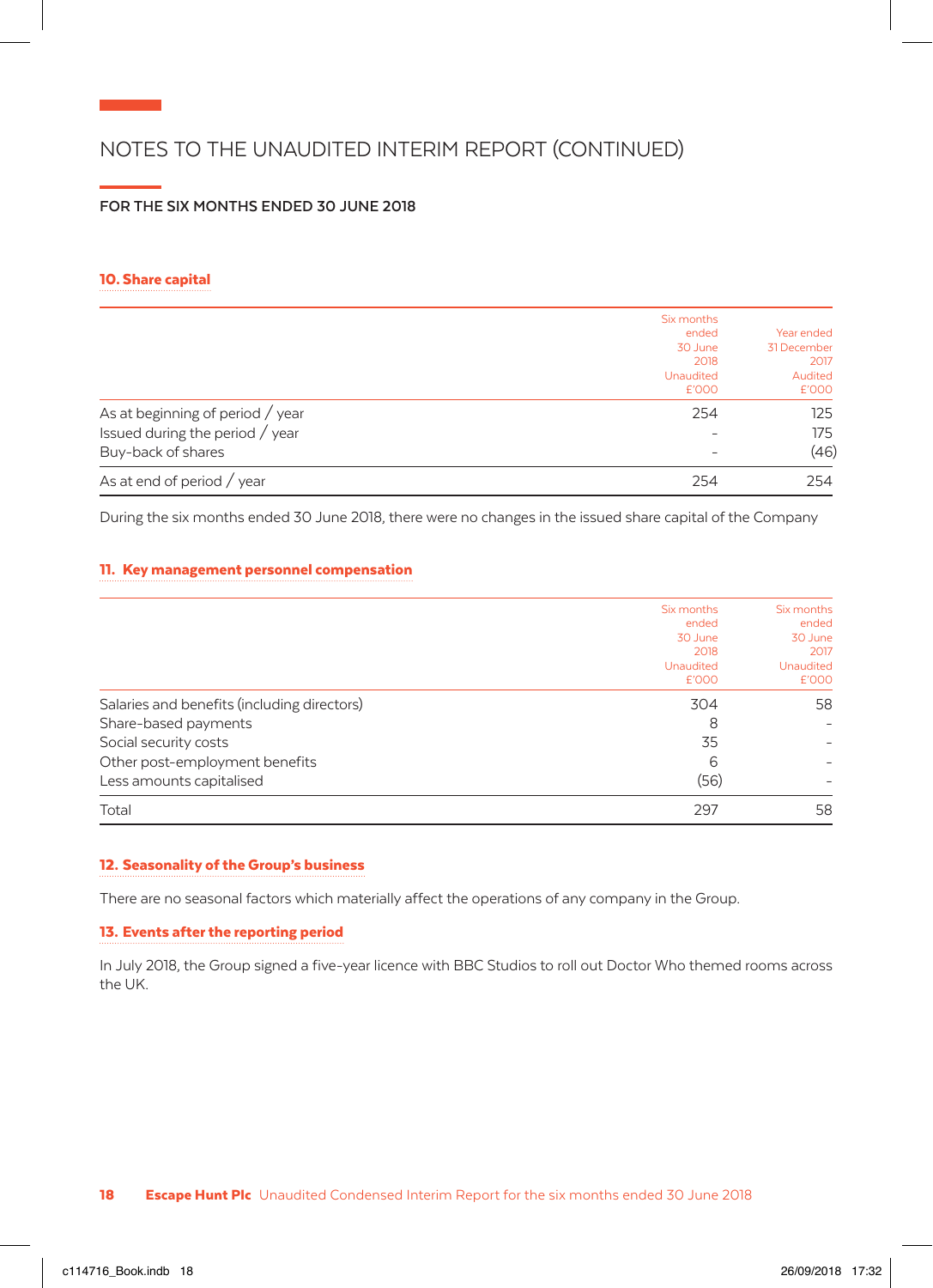## COMPANY INFORMATION

#### **Directors**

Richard Rose, Independent Non-Executive Chairman Richard Harpham, Chief Executive Officer Alistair Rae, Chief Financial Officer Adrian Jones, Non-Executive Director Karen Bach, Non-Executive Director

#### Company secretary

Alistair Rae

## Company number

10184316

### Registered address

3 Pear Place London SE1 8BT

#### Independent auditors

KPMG LLP Gateway House, Tollgate Chandlers Ford Southampton SO53 3TG

### Nominated adviser and joint broker

Stockdale Securities Ltd 100 Wood Street London EC2V 7AN

### Joint broker

Peel Hunt LLP Moor House 120 London Wall London EC2Y 5ET

#### **Registrars**

Equiniti Limited Aspect House Spencer Road Lancing West Sussex BN99 6DA